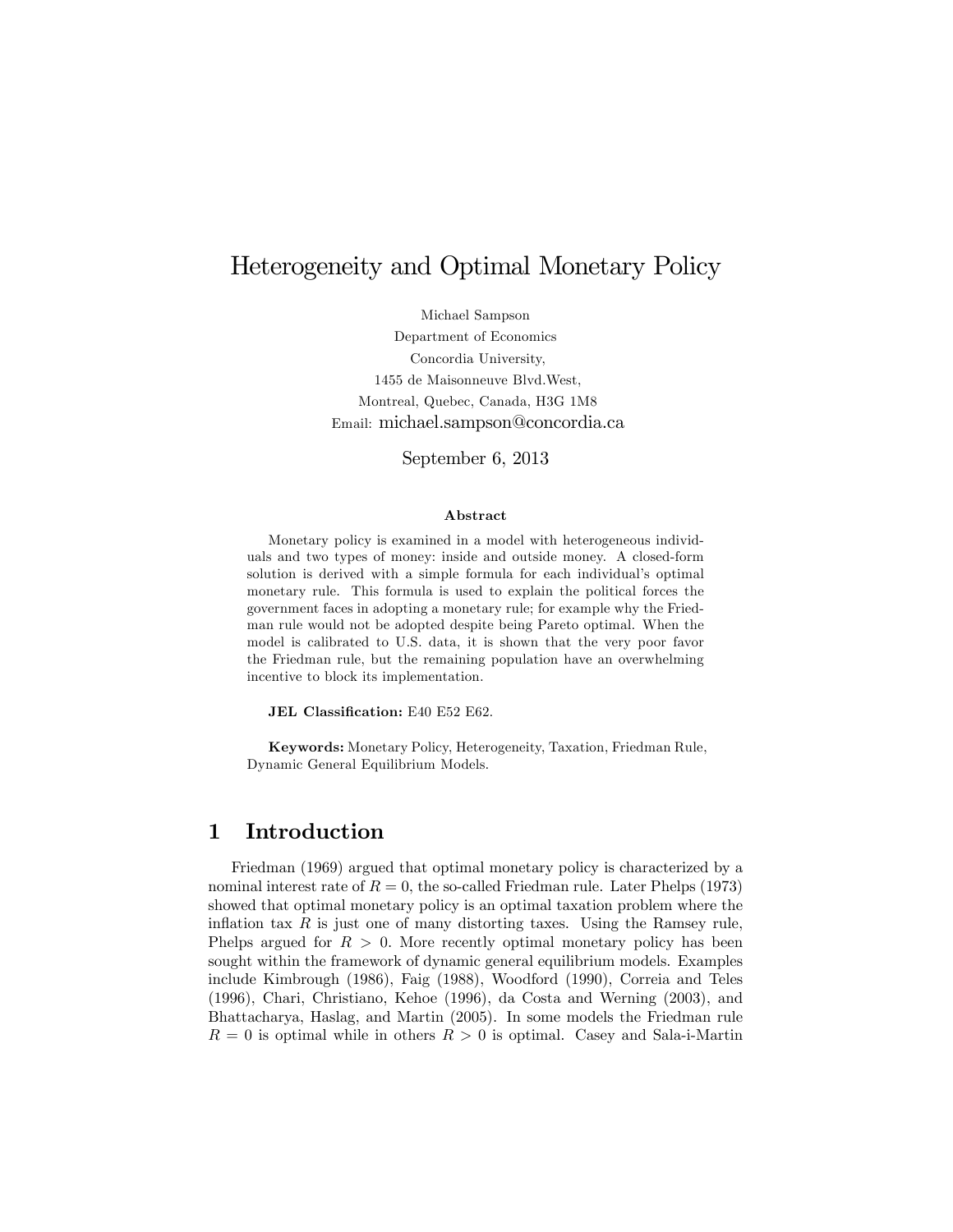(1997) survey this literature and provide a nice summary of the controversy, as well as an attempt at a unified framework. Finding no clear theoretical answer they, along with Dotsey and Ireland (1996), attempt to empirically estimate the optimal R:

Much of the literature assumes a representative agent, but recently interest has focused on the implications of heterogeneity for optimal monetary policy (see for example: Erosa and Ventura, 2002, da Costa and Werning, 2003, and Bhattacharya, Haslag, and Martin, 2005). With heterogeneity there is not a single optimal monetary rule, but instead a continuum of Pareto optimal  $R$ , a contract curve. Which  $R$  on the contract curve the government chooses is then a political decision. In this paper we seek to understand the political forces that shape this decision by characterizing the types of individuals who favor particular monetary rules, all the way from the Friedman rule  $R = 0$  to the hyperinflation rule  $R = \infty$ . To this end we develop a dynamic general equilibrium model with an arbitrary number of heterogeneous individuals, a government with its own utility function, and two types of money: inside money (cash) and outside money (cheques).

A distinguishing feature of our model is that it has a closed-form solution. In particular we are able to derive a simple expression for the optimal monetary rule  $R_i^*$  for each individual i in the economy, which in turn can be used to understand the political forces that determine the actual  $R$  chosen by the government.

Of course a closed-form solution requires strong assumptions, but all models that generate interesting results require strong assumptions, and in any case models in this literature cannot credibly be thought of as structural representations of the actual data generating process. Instead one works with stylized models meant to provide insight, educated guesses about orders of magnitude, and to suggest further lines of inquiry.

Even though our model is stylized, it is realistic enough that it can be matched to U.S. aggregate time series, and the disaggregate panel data found in Avery, Elliehausen, Kennickell, and Spindt (1986). Consequently we are able to use our model to make an educated guess about what the optimal monetary rule is for various income groups in the United States. Our results suggest that the poor, who use more cash, will want monetary rules that are closer to the Friedman rule than the rich, a result similar to Erosa and Ventura (2002), who use a very different setup. Our model predicts that Friedman rule  $R = 0$  will be optimal for individuals in the economy who use only cash to finance their transactions, about 15% of the population, mostly the very poor and uneducated. For the remaining 85% of the population the optimal monetary rule is very close to the Friedman rule, but we show that actually adopting the Friedman rule would generate unbounded welfare losses for the remaining 85% of the population. So our model provides an explanation why in a democracy the Friedman rule would not be adopted despite being Pareto optimal.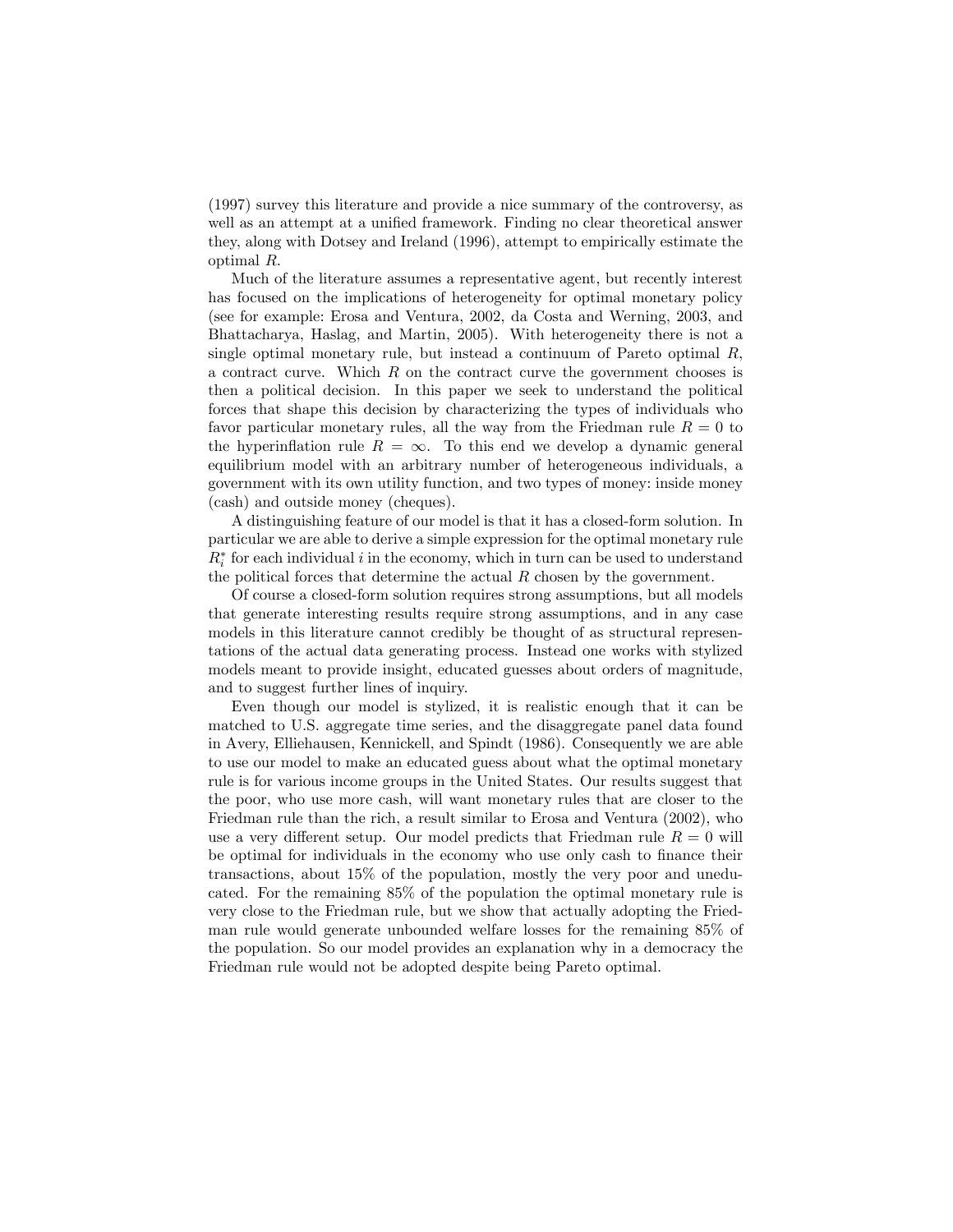## 2 The Model

Here we present the details of the model. Readers interested primarily in the results can skip to equation (16) on page 7 where the optimal monetary rule  $R_i^*$  is given, along with a summary of the important notation.

We consider a dynamic competitive exchange economy. Time  $t = 0, 1, 2, \ldots$ is discrete with  $t = 0$  the initial period. There are  $i = 1, 2, \ldots, n$  heterogeneous private individuals and a selfish government indexed as  $g$ . When the  $n$  private individuals are aggregated into a representative individual we replace  $i$  with  $p$ . Before trading takes place in any period  $t$  we use  $\tilde{ }$  over any variable to indicate an endowment, and the same variable without a  $\degree$  to indicate final demand. For example  $\tilde{C}_{it}$  is individual i's endowment of the consumption good at time t,  $C_{it}$  is individual i's final demand, and  $C_{pt} \equiv \sum_{i=1}^{n} C_{it}$  is the representative individual's final demand.

There are three types of assets: 1) physical capital, 2) inside money, which we refer to as cash, and 3) outside money which we refer to as checks. Physical capital has a total supply  $K_t$  and price  $P_t^k$ , cash has a total supply  $M_t^0$  and price  $P_t^0$ , and checks have a total supply  $M_t^1$  and price  $P_t^1$ . Each unit of each asset produces, without any labour input, like fruit dropping off a tree, one unit of a good or service that can be traded, and which enters into the utility of private individuals and government.

Physical capital  $K_t$  produces one unit of a perishable consumption good with total supply  $C_t = K_t$  and price  $P_t^c$ . The two types of money each provide a service, which can be thought of as facilitating exchange in some manner. One unit of cash  $M_t^0$  produces one unit of cash services with total supply  $S_t^0 = M_t^0$ and price of cash services  $R_t^0$ . Cash services can be thought of as facilitating small or anonymous transactions where money theft is not an issue. One unit of checks  $M_t^1$  produces one unit of check services with total supply  $S_t^1 = M_t^1$ and price of check services  $R_t^1$ . Check services can be thought of as facilitating large transactions where anonymity is not important, but money theft is.

Our approach to money is in the spirit of the money-in-the-utility-function literature, but with an important difference: it is not money itself but the services of money that enters the utility function. Although this may at first appear novel or controversial, it is really quite standard: individuals do not get utility directly from an asset, but instead from the goods or services that the asset provides.

The role of money in our model is no more mysterious than that of a capital good that acts as a mode of transportation, like a car. Like money a car provides a service by making transactions easier in a particular way: say buying groceries at a distant mall. It is these services that go into the utility function, and not the car or money itself. It is the prospect of future services that make cars and money valuable as assets. Like money in our model, in the real world there is a separate market for car services (the car rental market) where cars are lent on a short-term basis. Having a separate market for the services of money or cars allows individuals to enjoy the services of money or a car without necessarily owning money or a car. And just as cars and trucks facilitate transactions in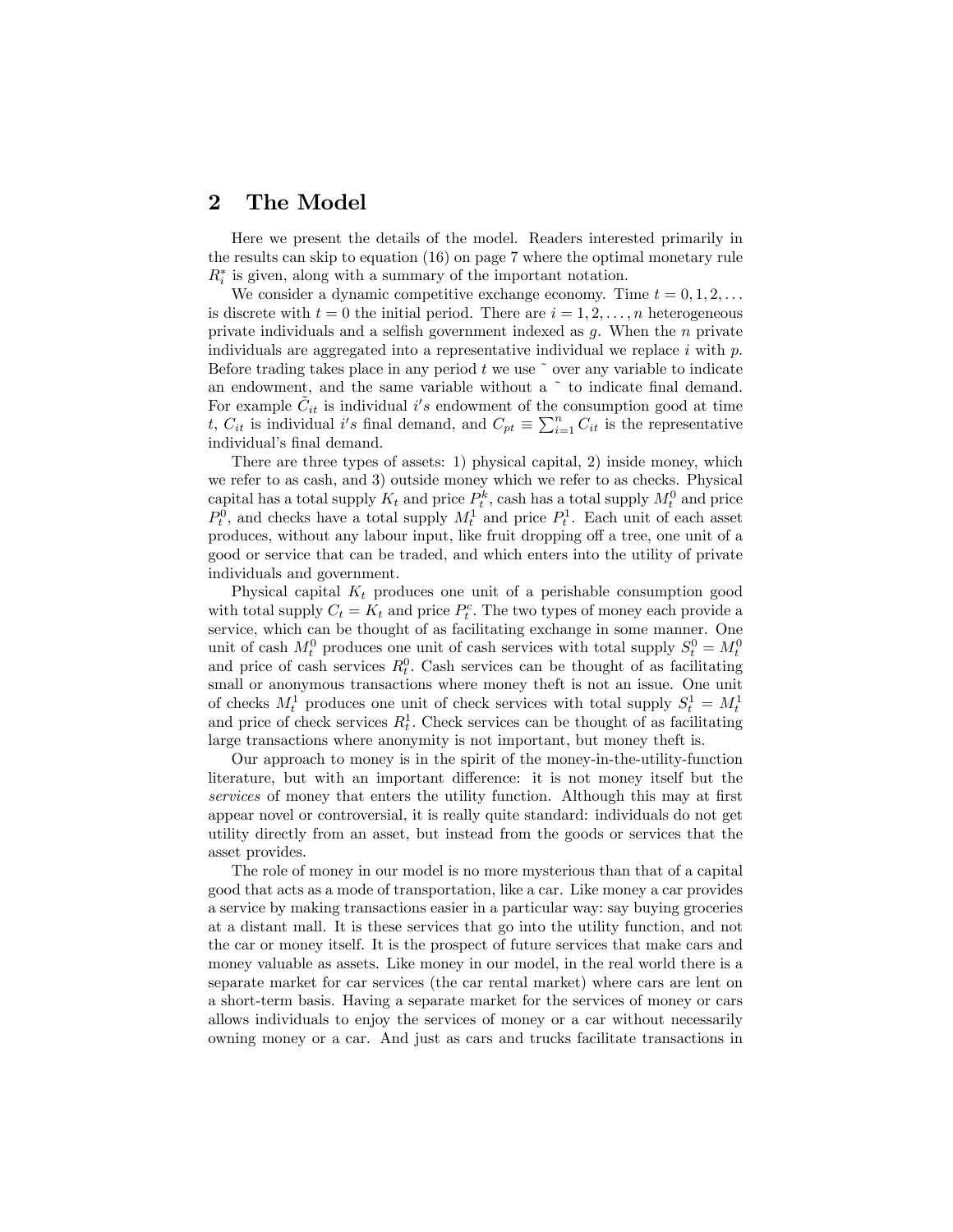different ways, cash and cheques in our model facilitate transactions in different ways, each with its own advantages and disadvantages. What ultimately makes money different than a car in our model is that it is produced at no cost by the government.

The markets for money services then can be thought of as short-term lending markets where owners of money lend their money, and hence the corresponding money services, for the duration of the trading period at time  $t$ . The notation  $R_t^0, R_t^1$  for the prices of money services is used to suggest short-term interest rates. Because there are separate markets for money and money services, the role of medium of exchange can be separated from the role of store of value.

 $\sum_{i=1}^{n} K_{it}$  where  $K_{it}$  is individual i's demand for capital. Both individuals and Only private individuals (and not the government) hold capital so  $K_t =$ the government demand the consumption good  $C_t$ , with individual i's demand denoted by  $C_{it}$ , the government's demand denoted by  $C_{gt}$ , and the representative individuals's demand given by  $C_{pt} = \sum_{i=1}^{n} C_{it}$  so that  $C_t = C_{pt} + C_{gt}$ . We could have had capital  $K_t$  and hence consumption grow at a rate  $\rho$  as  $K_t = C_t$  =  $(1 + \rho) K_{t-1}$ , but none of our results depend on  $\rho$ , and so we simplify by setting  $\rho = 0$  so that

$$
K_t = C_t = K_{t-1}, \ \tilde{K}_{it} = \tilde{C}_{it} = K_{it-1}.
$$
 (1)

In the initial period  $t = 0$ , each individual i owns the same proportion  $\sigma_i$  of the each of the three assets with  $\sum_{i=1}^{n} \sigma_i = 1$  so that at  $t = 0$ 

$$
\tilde{K}_{it} = \sigma_i K_t, \tilde{M}_{it}^0 = \sigma_i M_t^0, \tilde{M}_{it}^1 = \sigma_i M_t^1.
$$
\n(2)

In fact we will show that (2) holds for all t, and that the weights  $\sigma_i$  can be used to construct a representative individual that explains all prices and aggregate quantities.

Cash acts as a numeraire so  $P_t^0 = 1$ . The government, acting as the economyís banker, stands prepared to exchange one unit of cash for one unit of checks so that  $P_t^1 = 1$ . This leads to an endogenously determined money multiplier  $\theta$ as  $M_t^1 = \theta \times M_t^0$ .

Only private individuals hold money or use money services and so  $M_t^0 = \sum_{i=1}^n M_{it}^0 = \sum_{i=1}^n S_{it}^0$  and  $M_t^1 = \sum_{i=1}^n M_{it}^1 = \sum_{i=1}^n S_{it}^1$  (where  $M_{it}^0, M_{it}^1$  are individual i' demand for cash and cheques, and  $S_{it}^0, S_{it}^1$  are the corresponding demand for cash and cheque services). The government is required to fix the growth rate of cash  $\tau_m$  for all periods (and so we rule out issues commitment and time inconsistency as considered for example by Lucas and Stokey, 1983) so that  $S_t^0 = M_t^0 = (1 + \tau_m) M_{t-1}^0$ . The amount of cash printed in each period,  $\tau_m M_{t-1}^0$  and the services from this cash  $\tau_m S_{t-1}^0$  are used by the government to finance its expenditures.

If  $\tilde{M}^0_{it}$  and  $\tilde{S}^0_{it}$  are individual  $i's$  endowments of cash services before trading then

$$
\tilde{S}_{it}^{0} = \tilde{M}_{it}^{0} = M_{it-1}^{0}.
$$
\n(3)

Since the government insures that cash and checks trade one-for-one as  $P_t^1 = 1$ , checks must also grow at the same rate  $\tau_m$  as cash. But unlike cash growth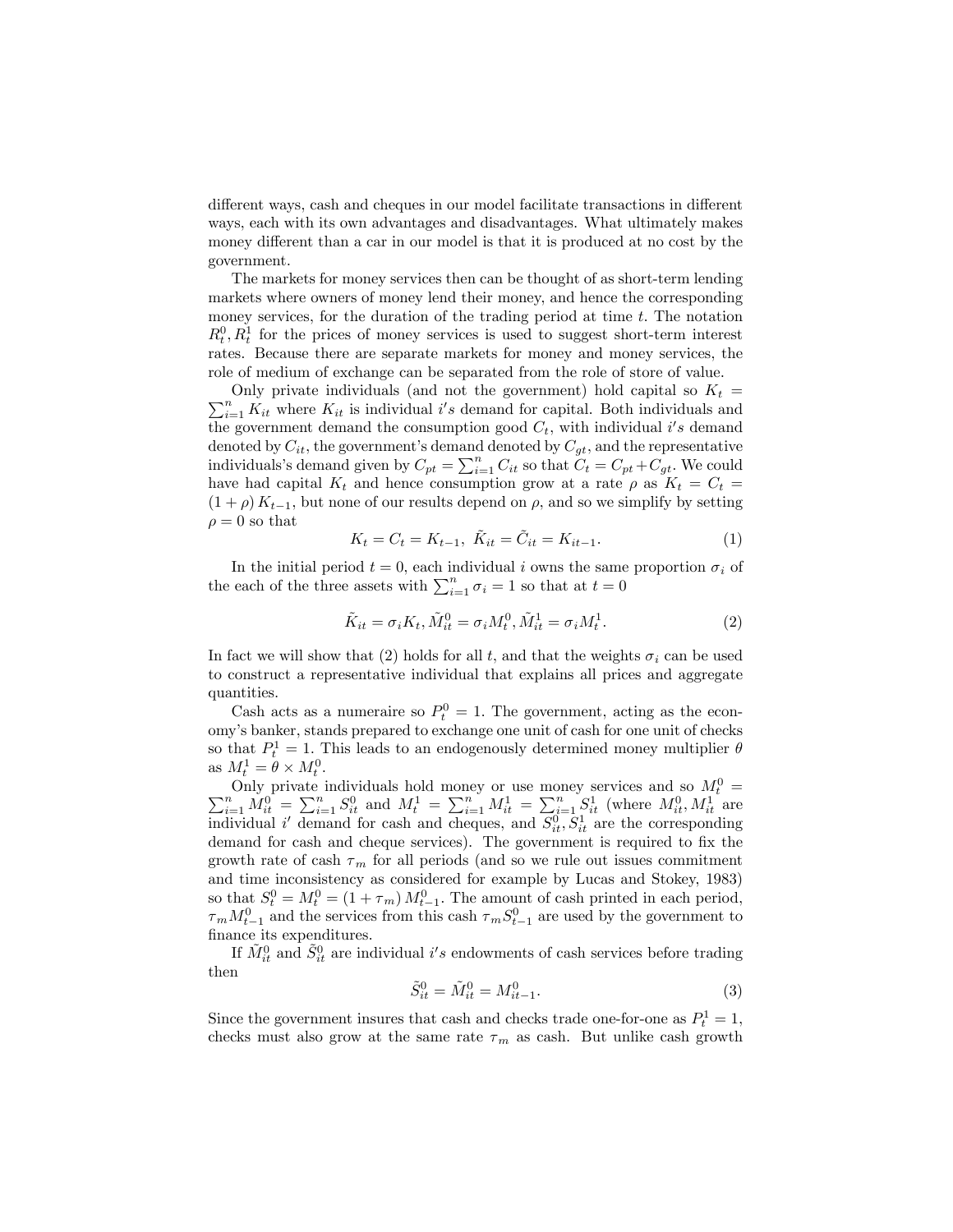that is kept by the government as seigniorage, check growth is kept by private individuals. Thus if  $\tilde{M}^1_{it}$  and  $\tilde{S}^1_{it}$  are individual i's endowments of checks and check services, then

$$
\tilde{S}_{it}^1 = \tilde{M}_{it}^1 = (1 + \tau_m) M_{it-1}^1.
$$
\n(4)

Utility for individual i is assumed to depend on consumption  $C_{it}$ , the real value of cash services  $\frac{S_{it}^0}{P_t^c}$ , and the real value of check services  $\frac{S_{it}^1}{P_t^c}$  as

$$
U_{it} = \sum_{k=0}^{\infty} \frac{1}{(1+r)^k} \left( \alpha_i^c \ln(C_{it+k}) + \alpha_i^0 \ln\left(\frac{S_{it+k}^0}{P_{t+k}^c}\right) + \alpha_i^1 \ln\left(\frac{S_{it+k}^1}{P_{t+k}^c}\right) \right)
$$
(5)

where  $r > 0$  is the discount factor,  $\alpha_i^c > 0, \alpha_i^0 \ge 0, \alpha_i^1 \ge 0$ , and  $\alpha_i^c + \alpha_i^0 + \alpha_i^1 = 1$ . In addition we assume  $\alpha_i^0 > 0$  for some *i* so that at least one individual values the services of cash.

Although the model does not require this, it is useful when anticipating later empirical results (see Table 4 in the empirical section) to think of the relative importance individual  $i$  attaches to check and cash services, as given by  $\phi_i \equiv \frac{\alpha_i^1}{\alpha_i^0}$ , as being an increasing function of  $\sigma_i$  as  $\phi_i(\sigma_i)$  with  $\phi'_i(\sigma_i) > 0$ . That is, wealthier individuals with a high  $\sigma_i$  will want to make relatively more check transactions than cash transactions since for larger transactions money theft is more of an issue.

At  $t = 0$  the government imposes a uniform income tax  $\tau$  on all private income from goods and services, including the services of money, so that households face the wealth constraint

$$
W_{it} = P_t^c \tilde{C}_{it} \times (1 - \tau) + P_t^k \tilde{K}_{it} + R_t^0 \times \tilde{S}_{it}^0 \times (1 - \tau) + \tilde{M}_{it}^0 + R_t^1 \times \tilde{S}_{it}^1 \times (1 - \tau) + P_t^1 \tilde{M}_{it}^1
$$
  
=  $P_t^c C_{it} + P_t^k K_{it} + R_t^0 S_{it}^0 + P_t^0 M_{it}^0 + R_t^1 S_{it}^1 + P_t^1 M_{it}^1.$  (6)

We assume a selfish government that is only interested in its share of the consumption good  $C_{gt}$  with utility function at time t given by

$$
U_{gt} = \sum_{k=0}^{\infty} \frac{1}{(1+r)^k} \ln (C_{gt+k}).
$$
 (7)

Since the government cannot hold capital or money across periods, maximizing (7) amounts to maximizing  $C_{gt}$  in each period and so nothing depends on the assumption of log utility. The government finances its expenditures with a flat rate income tax rate  $\tau$  and by printing cash at a rate  $\tau_m$  so that

$$
P_t^c C_{gt} = \tau \sum_{i=1}^n \left( P_t^c \tilde{C}_{it} + R_t^0 \tilde{S}_{it}^0 + R_t^1 \tilde{S}_{it}^1 \right) + \tau_m M_{t-1}^0 + \tau_m R_t^0 \times S_{t-1}^0.
$$
 (8)

## 3 The Competitive Solution

We now describe the competitive solution conditional on a given monetary policy  $\tau_m$  and fiscal policy  $\tau$ . Proofs have been put in the Appendix.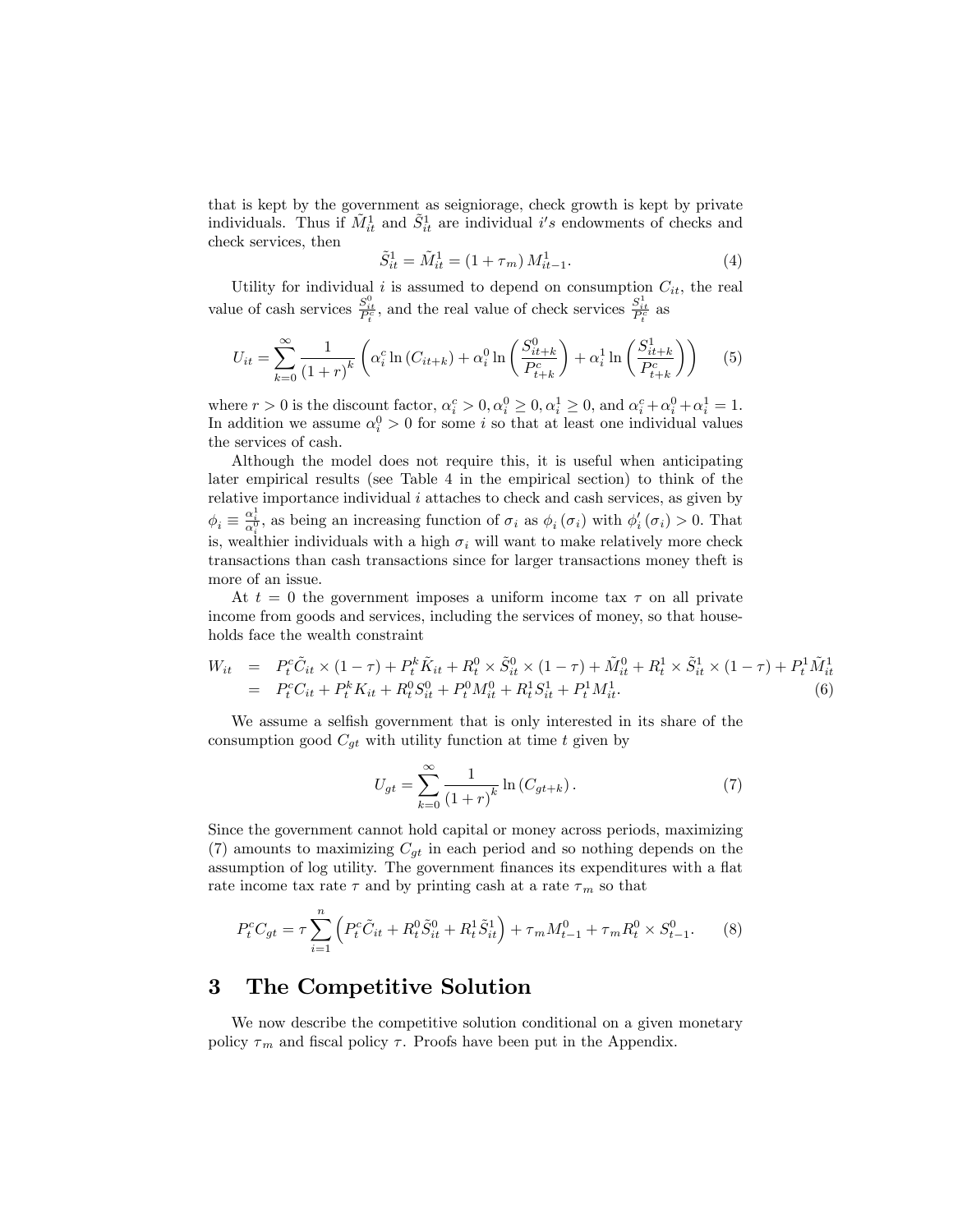The competitive solution maintains the pattern of wealth ownership given by  $\sigma_i$  in (2) for all t. With the wealth shares  $\sigma_i$  for  $i = 1, 2, \ldots, n$  constant over time, we construct a representative individual with utility  $U_{pt}$  as

$$
U_{pt} = \sum_{k=0}^{\infty} \frac{1}{(1+r)^k} \left( \alpha_p^c \ln \left( C_{pt+k} \right) + \alpha_p^0 \ln \left( \frac{S_{t+k}^0}{P_{t+k}^c} \right) + \alpha_p^1 \ln \left( \frac{S_{t+k}^1}{P_{t+k}^c} \right) \right)
$$
  

$$
\alpha_p^c \equiv \sum_{i=1}^n \sigma_i \alpha_i^c, \ \alpha_p^0 \equiv \sum_{i=1}^n \sigma_i \alpha_i^0, \alpha_p^1 \equiv \sum_{i=1}^n \sigma_i \alpha_i^1.
$$

All prices and aggregate quantities in the model can be explained by assuming this representative individual, and so the heterogeneity of the  $n$  individuals plays no essential role in explaining aggregate prices and quantities.

Rather than using  $\tau_m$  to characterize monetary policy, we use the nominal rate of interest  $R$  defined as

$$
1 + R \equiv (1 + r) (1 + \tau_m). \tag{10}
$$

For any given discount factor r there is a one-for-one relationship between  $\tau_m$ and R. Note that  $R \approx r + \tau_m$  and so we can identify r with the real rate of interest, and a Fisher-type relationship holds. A contracting money supply  $\tau_m < 0$  is equivalent to  $R < r$ , and an expanding money supply  $\tau_m > 0$  is equivalent to  $R > r$ . In equilibrium the nominal returns on all three assets are equalized as

$$
\frac{P_{t+1}^c(1-\tau) + P_{t+1}^k}{P_t^k} = \frac{R_{t+1}^0(1-\tau) + P_{t+1}^0}{P_t^0} = \frac{R_{t+1}^1(1-\tau) + P_{t+1}^1}{P_t^1} (1+\tau_m) = 1+R.
$$

Consumption  $C_{it}$  of individual i, consumption of the representative individual  $C_{pt}$ , and the consumption of the government  $C_{gt}$  are then given by

$$
C_{it} = \frac{\sigma_i \alpha_i^c}{\alpha_p^c + \gamma} C_t, \ C_{pt} = \frac{\alpha_p^c}{\alpha_p^c + \gamma} C_t, \ C_{gt} = \frac{\gamma}{\alpha_p^c + \gamma} C_t \tag{11}
$$

where  $\gamma$  is defined as

$$
\gamma \equiv \frac{\tau}{1-\tau} + \alpha_p^0 \left(1 - \frac{r}{R}\right). \tag{12}
$$

The parameter  $\gamma$  completely summarizes the government's interests in the choice of monetary policy R and fiscal policy  $\tau$ , or in other words, the government is indifferent to any  $R, \tau$  that leads to the same  $\gamma$ .

The price of capital  $P_t^k$  and consumption  $P_t^c$  are

$$
P_t^c = \frac{r}{1-\tau} P_t^k = \frac{R \times (\alpha_p^c + \gamma)}{(1-\tau)\alpha_p^0} \frac{M_t^0}{K_t}, P_t^k = \frac{R \times (\alpha_p^c + \gamma)}{r\alpha_p^0} \frac{M_t^0}{K_t}.
$$
 (13)

The prices cash services  $R_t^0$  and chequing services  $R_t^1$  are constant over time as

$$
R_t^0 = \frac{R}{1 - \tau}, R_t^1 = \frac{r}{1 - \tau}.
$$
\n(14)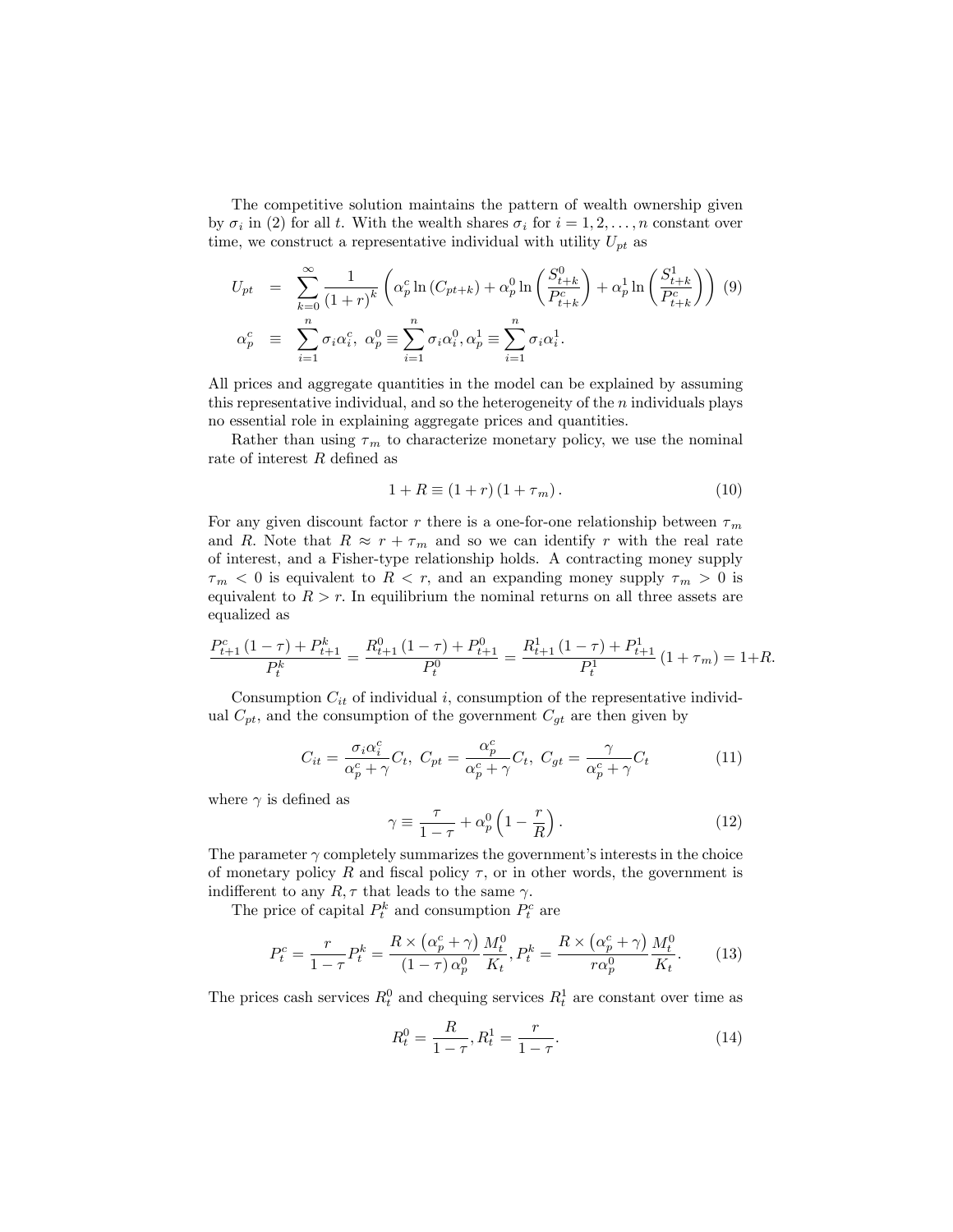The requirement that checks have a price of  $P_t^1 = 1$  yields a money multiplier  $M_t^1 = \theta \times M_t^0$  where  $\theta = \frac{\alpha_p^1}{\alpha_p^0} \frac{R}{r}$ .

We will need to be able to evaluate the effect of R on the utility  $U_{it}$  of individual i. For this it can be shown utility  $U_{it}$  for individual i can be expressed as

$$
U_{it}(R, C_t, \gamma) = \frac{1+r}{r} \left( -\ln\left(\alpha_p^c + \gamma\right) - (1 - \alpha_i^c)\ln\left(1 + \gamma - \alpha_p^0\left(1 - \frac{r}{R}\right)\right) - \alpha_i^0 \ln\left(R\right) + \ln\left(C_t\right) \right) \tag{15}
$$

:

The welfare of the representative individual  $U_{pt}(R, C_t, \gamma)$  is found by replacing *i* with *p* in (15) with  $\alpha_p^c, \alpha_p^0, \alpha_p^1$  defined in (9).

# 4 Optimal Monetary Policy

We now seek to characterize the contract curve, the set of Pareto optimal  $R, \tau$ . When doing this we include the government's utility in our calculations, and so we insure that any  $R, \tau$  on the contract curve is politically feasible. In other words the government will not have any incentive to block any Pareto improving change in  $R, \tau$ .

Recall that the government is indifferent to any  $R, \tau$  that leads to the same  $\gamma$ in (12) with higher (lower) values of  $\gamma$  making the government better (worse) off. As well higher (lower) values of  $\gamma$  make all private individuals worse (better) off since from (15)  $\frac{\partial U_{it}}{\partial \gamma} < 0$ . So if we condition on a given  $\gamma$  we can ignore government welfare in any subsequent calculations. From (15) it follows that conditional on  $\gamma$  the optimal R for individual i is

$$
R_i^* = \frac{\alpha_i^1}{\alpha_i^0} \frac{r\alpha_p^0}{1+\gamma-\alpha_p^0}.\tag{16}
$$

This simple formula gives the optimal nominal interest rate or monetary rule  $R_i^*$  for individual i as a function of: 1) the real rate of interest r, 2) the relative importance of cheque services  $\alpha_i^1$  to cash services  $\alpha_i^0$  for individual i as given by  $\frac{\alpha_i^1}{\alpha_i^0}$ , 3) the importance of cash services for the representative individual as given by  $\alpha_p^0$ , and 4) the size of the government in the economy as given by  $\gamma$ . From the expression for  $\gamma$  in (12) the implied optimal tax rate for individual i then is

$$
\tau_i^* = 1 - \left(1 + \gamma - \alpha_p^0 \left(1 - \frac{r}{R_i^*}\right)\right)^{-1}.\tag{17}
$$

Even though  $R_i^*$  is derived from a stylized model and so cannot be literally true, we believe it is a useful formula to begin thinking about optimal monetary policy when there is heterogeneity, just as the Friedman rule  $R = 0$  can be thought of as a useful beginning for thinking about optimal monetary policy without heterogeneity.

Here  $R_i^*, \tau_i^*$  is Pareto optimal since  $\frac{\partial U_{it}}{\partial R} < 0$  for  $R > R_i^*$  and  $\frac{\partial U_{it}}{\partial R} > 0$  for  $R < R_i^*$ . Any movement of R towards  $R_i^*$  makes individual i better off, and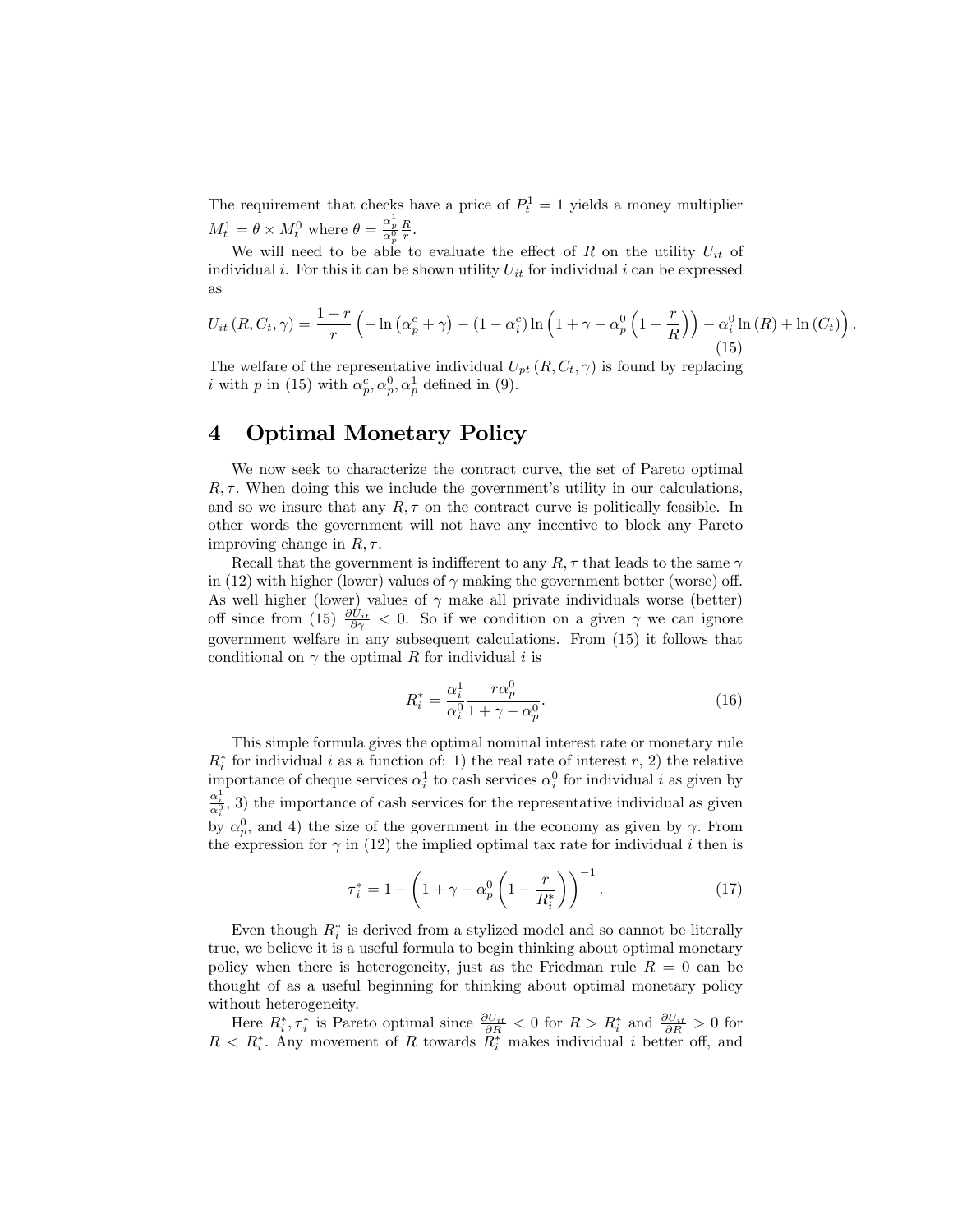any movement of R away from  $R_i^*$  makes individual i worse off. It follows that  $R_i^*, \tau_i^*$  is a point on the contract curve, and that conditional on  $\gamma$ , individual i prefers  $R_i^*, \tau_i^*$  to any other point  $R, \tau$  on the contract curve. To find the entire contract curve define  $R_{\min}^* \equiv \min_i R_i^*$ ,  $R_{\max}^* \equiv \max_i R_i^*$ . Conditional on  $\gamma$  the contract curve is described by  $R_{\min}^* \leq R \leq R_{\max}^*$  with the implied  $\tau$  determined from (12). The range of the contract curve  $R_{\text{max}}^* - R_{\text{min}}^*$  will depend on the heterogeneity of tastes, in particular regarding  $\alpha_i^0$  and  $\alpha_i^1$ .

#### 4.1 The Friedman rule

The Friedman rule will be a Pareto optimal monetary rule if  $R_i^* = 0$  for some individual  $i$ <sup>1</sup>. From (16) this will occur if this individual i uses only cash (and not checks) to finance his transactions. This does not preclude other monetary rules  $R > 0$  from also being Pareto optimal. But if all individuals in the economy use only cash, then the Friedman rule is the unique Pareto optimal monetary rule.

**Theorem 1 Pareto Optimality of the Friedman Rule:** If  $\alpha_i^0 > 0$  and  $\alpha_i^1 = 0$  for some i, then the Friedman rule  $R = 0$  is Pareto optimal.

**Theorem 2 Uniqueness of the Friedman Rule:** If  $\alpha_i^1 = 0$  for all i (individuals use only cash), then the Friedman rule  $R = 0$  is the unique Pareto optimal monetary rule.

If nobody uses checks or  $\alpha_i^1 = 0$  for all *i*, then this is equivalent to a model with only one form of money: cash. So the existence of outside money in our model is critical to whether or not the Friedman rule  $R = 0$  is uniquely optimal.

According to Avery, Elliehausen, Kennickell, and Spindt (1986), about 15 percent of the U.S. population, mostly the poor, use only cash in their transactions and so have  $\alpha_i^1 = 0$  and  $R_i^* = 0$ , and so, according to the model, favor the Friedman rule  $R = 0$ .

We now show that those who use checks and so have  $\alpha_i^1 > 0$  and  $R_i^* > 0$  (the remaining 85 percent of the U.S. population) have an overwhelming incentive block implementation of the Friedman rule. To this end consider measuring the welfare gain for individual i, with  $\gamma$  held fixed, from moving from one monetary regime  $R_1$  to another monetary regime  $R_2$ . Define  $\delta_i (R_2, R_1)$  as the proportionate change in each period's consumption needed to make individual  $i$  indifferent between  $R_1$  and  $R_2$  as

$$
U_{it} (R_1, C_t, \gamma) \equiv U_{it} \left( R_2, e^{\delta_i (R_2, R_1)} C_t, \gamma \right).
$$

From (15) it follows that

$$
\delta_i(R_2, R_1) = -\alpha_i^1 \ln\left(\frac{R_2}{R_1}\right) + (1 - \alpha_i^c) \ln\left(\frac{\left(1 + \gamma - \alpha_p^0\right)R_2 + \alpha_p^0 r}{\left(1 + \gamma - \alpha_p^0\right)R_1 + \alpha_p^0 r}\right). \tag{18}
$$

<sup>&</sup>lt;sup>1</sup>The competitive equilibrium actually requires  $R > 0$ , but  $R_i^* = 0$  is still meaningful: for any  $\hat{R} > 0$  the government can always increase the welfare of individual i by choosing an  $0 < R < \hat{R}$  arbitrarily close to  $R_i^* = 0$ .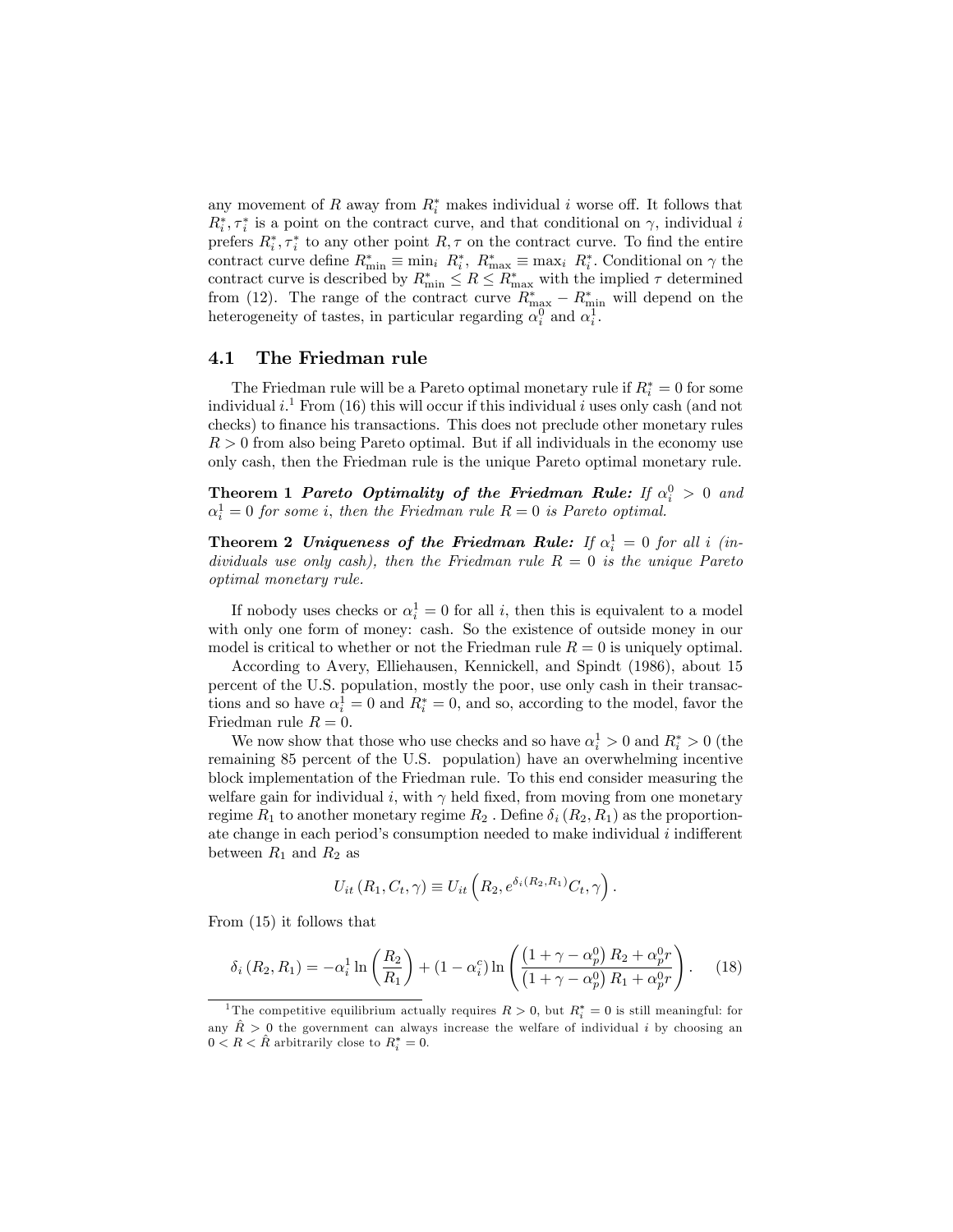From the term  $-\alpha_i^1 \ln \left(\frac{R_2}{R_1}\right)$ ) in (18) it follows that check users with  $\alpha_i^1 > 0$ experience an unbounded welfare loss as the Friedman rule is approached from above.

Theorem 3 Infinite Welfare Loss from the Friedman Rule: If  $R_1 > 0$ is the status quo interest rate and  $\alpha_i^1 > 0$ , then  $\lim_{R_2 \downarrow 0} \delta_i (R_2, R_1) = \infty$ .

Adopting the Friedman rule  $R = 0$  has other drastic implications. First, adopting the Friedman rule implies  $100\%$  taxation or  $\tau = 1$  since from (12) we have as  $R \downarrow 0$  that  $\tau \uparrow 1$ . This happens because  $R = 0$  implies negative seigniorage, and so to keep  $\gamma$  fixed and the government happy, the tax rate  $\tau$ must be continually increased as  $R \downarrow 0$ . Second, adopting the Friedman rule drives the real and nominal price of capital to zero (a stock market crash). From (13) as  $R \downarrow 0$  we have for a fixed  $\gamma$  that

$$
\lim_{R \downarrow 0} P_t^k = \lim_{R \downarrow 0} \frac{R \times (\alpha_p^c + \gamma)}{r \alpha_p^0} \frac{M_t^0}{K_t} = 0.
$$

Thus the nominal price of capital approaches 0. The real price of capital defined by

$$
\pi_k \equiv \frac{P_t^k}{P_t^c} = \frac{1 - \tau}{r} \tag{19}
$$

:

also approaches 0 as  $R \downarrow 0$  since  $\tau \uparrow 1$ .

So from the point of view of the model it is easy to see why the Friedman rule is not politically feasible. It would be optimal for 15% of the American population who use only cash, but it would be very undesirable for the remaining 85% of the American population.

### 4.2 Optimal Monetary Policy for the Representative Individual

Now suppose we attempt to arrive at a single optimal monetary policy rule by basing our calculations on the representative individual with utility function  $U_{pt}$  in (9). By setting  $\alpha_i^0 = \alpha_p^0$  and  $\alpha_i^1 = \alpha_p^1$  in (16), the optimal interest rate  $R_p^*$  and tax rate  $\tau_p^*$  (conditional on  $\gamma$ ) for the representative individual is

$$
R_p^* = \frac{r\alpha_p^1}{1+\gamma-\alpha_p^0}, \tau_p^* = 1 - \left(1+\gamma-\alpha_p^0\left(1-\frac{r}{R_p^*}\right)\right)^{-1}
$$

As long as one individual values the services of checks it will be the case that  $\alpha_p^1 > 0$ , and so  $R_p^* > 0$ . So if we had started by assuming a representative individual, we would have concluded that the Friedman rule  $R = 0$  is not optimal, even though  $R_p^* > 0$  does not contradict the Friedman rule  $R = 0$ being Pareto optimal, which only requires that there is one individual who uses only cash.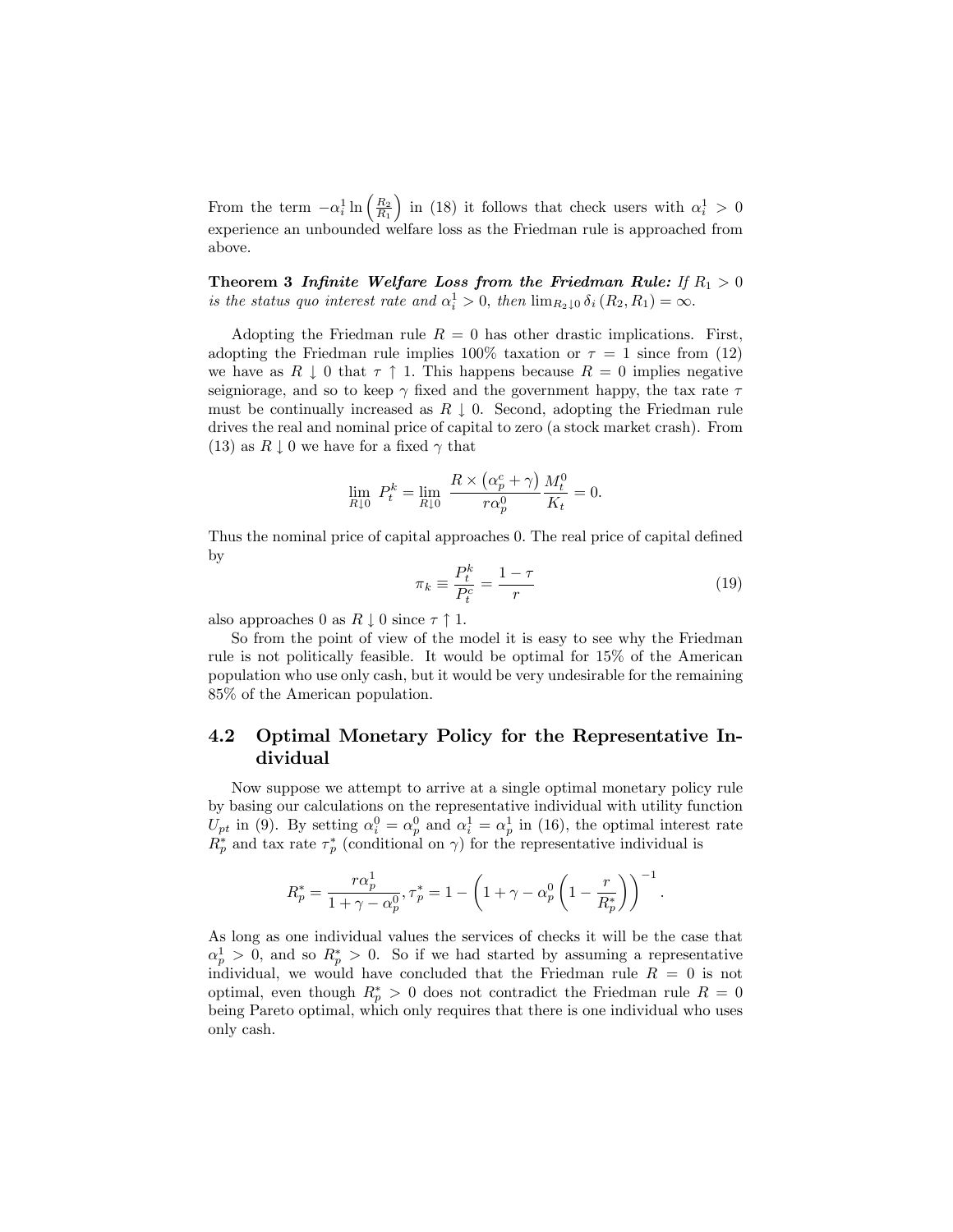Even though the Friedman rule is not optimal for the representative individual, we can still obtain a weak form of the Friedman rule: optimal monetary policy for the representative individual implies a contracting money supply or  $\tau_m < 0$  since

$$
R_p^* = r \times \frac{\alpha_p^1}{\alpha_p^1 + \alpha_p^c + \gamma} < r.
$$

**Theorem 4 Weak Friedman Rule:** For the representative individual  $R_p^* < r$ , or equivalently  $\tau_m < 0$ .

In fact for realistic parameter values we can expect  $R_p^*$  to be very close to the Friedman rule or  $R_p^* \approx 0$ . This is because r is small, say of the order of  $r = 0.02$ , the wealth share of checks  $\alpha_p^1$  is small, much less than 1, and with a large government  $1 + \gamma - \alpha_p^0 > 1$ . For example when we later match the model to U.S. data we obtain  $R_p^* = 0.00041$ .

Although we can expect  $R_p^* \approx 0$ , it does not follow that simply rounding  $R_p^*$  off to the Friedman rule of  $R=0$  will be good enough. The logic of the infinite welfare loss result (Theorem 3) still holds, adopting the Friedman rule  $R = 0$  causes an infinite welfare loss to anyone who uses checks, including the representative individual; that is  $\lim_{R\downarrow 0} \delta_p(R, R_p^*) \to \infty$ . This illustrates the extreme sensitivity of the economy to small changes in  $R$  in the regime around the weak Friedman rule  $R_p^* = 0$ .

### 4.3 How Well Does the Representative Individual Represent?

The Friedman rule  $R = 0$  is optimal for those individuals who only use cash  $(\alpha_i^1 = 0)$ , but leads to an infinite welfare loss for those who use checks  $(\alpha_i^1 = 0)$ . But a weak version of the Friedman rule  $0 < R_p^* < r$  with a contracting money supply  $\tau_m < 0$  applies to the representative individual. So the model can still give a unique policy recommendation that resembles the Friedman rule if we are willing to rely on the representative individual. But how well does the representative individual represent the welfare of individuals in the economy? To put the matter more precisely: does the upper bound r (or contracting money supply  $\tau_m < 0$ ) of the weak Friedman rule  $0 < R_p^* < r$  necessarily characterize the entire contract curve?

The answer is no. To see this we have from (16) that

$$
R_i^* = \frac{\phi_i}{\phi_p} R_p^* \tag{20}
$$

where  $\phi_i \equiv \frac{\alpha_i^1}{\alpha_i^0}$  measures the relative importance of check and money services for individual *i*. Thus  $R_i^* \geq R_p^*$  as  $\phi_i \geq \phi_p$ . But given enough heterogeneity  $\phi_i$  can take on any positive value, (i.e.,  $0 \le \phi_i \le \infty$ ) and so there is nothing to rule out  $R_i^* > r$  or  $\tau_m > 0$ . The fact that the real rate of interest r bounds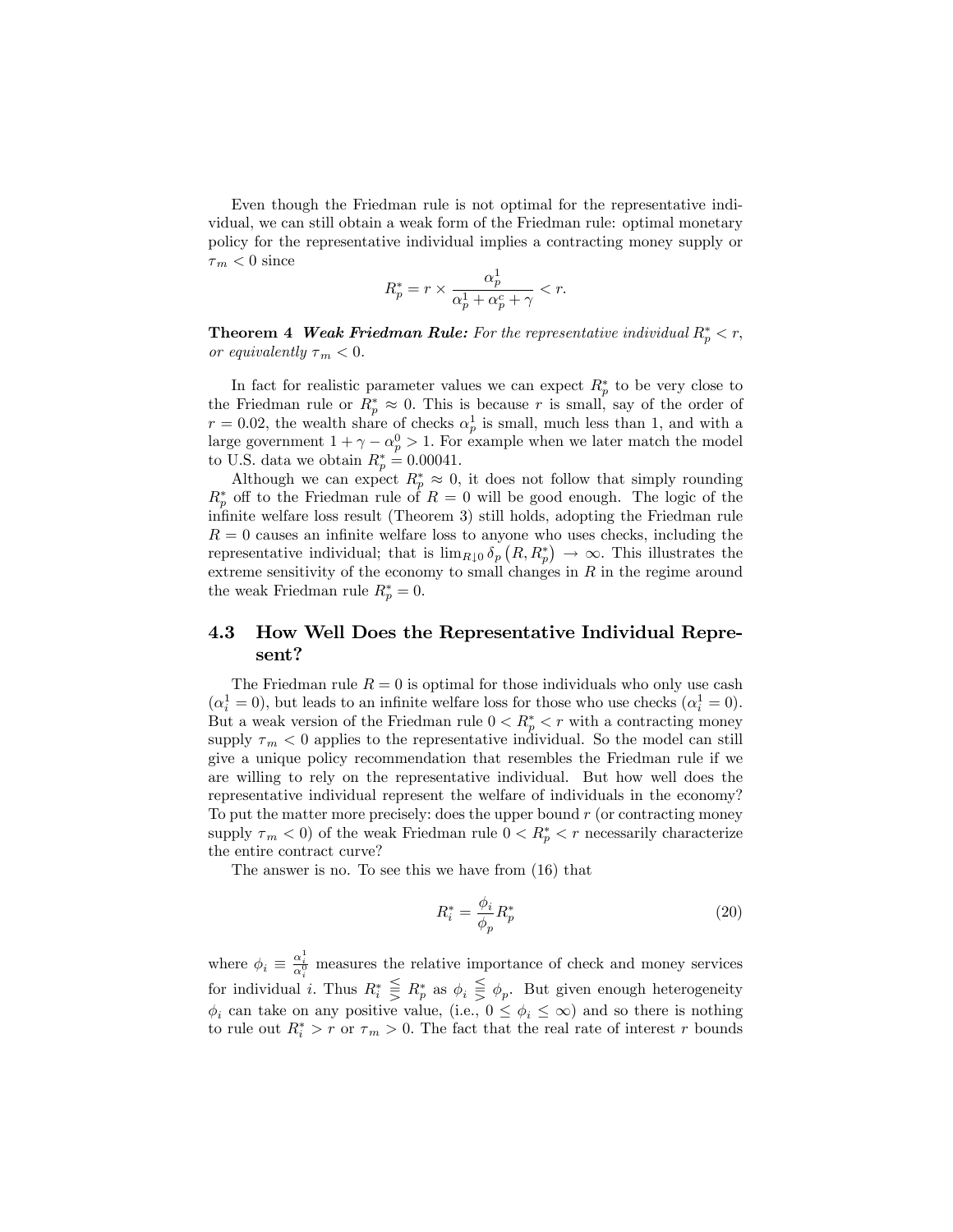$R_p^*$  for the representative individual does not imply that r bounds  $R_i^*$  for all individuals.

In fact the contract curve has no finite upper bound. The limiting case is where there are individuals who use only checks and no cash or  $\alpha_i^1 > 0, \alpha_i^0 = 0$ . In this case  $\phi_i = \infty$  and so  $R_i^* = \infty$ . Individuals who use only checks favor a monetary rule that leads to hyperinflation.

Theorem 5 Pareto Optimality of Hyperinflation: If  $\alpha_i^0 = 0$  and  $\alpha_i^1 > 0$ for some i (somebody uses checks exclusively) then  $R_i^* = \infty$  is Pareto optimal.

According to Avery, Elliehausen, Kennickell, and Spindt (1986), everybody in their sample used some cash, and so this suggests that empirically  $R_{\text{max}}^* < \infty$ , or that everyone in the U.S. would be against hyperináation. But even if there were a small number of individuals for which hyperinflation is Pareto optimal, it is unlikely that we would observe hyperináation being adopted since it has dire consequences for the remainder of the population.

**Theorem 6 Infinite Welfare Loss from Hyperinflation:** If  $R_1 > 0$  is the status quo interest rate and  $\alpha_i^0 > 0$ , then  $\lim_{R_2 \to \infty} \delta_i (R_2, R_1) = \infty$ .

Just as check users have an overwhelming incentive to block implementation of the Friedman rule  $R = 0$ , cash users have an equally overwhelming incentive to block implementation of a hyperinflation rule  $R = \infty$ .

## 5 An Application to the U.S. Economy

We now explore optimal monetary and fiscal policy when the parameters of the model are matched to U.S. data. We use aggregate U.S. data to determine the parameters that characterize the representative U.S. individual:  $\alpha_p^0, \alpha_p^1, \alpha_p^c$ , the size of government  $\gamma$ , and the income tax rate  $\tau$ . We then use the disaggregate U.S. data from Avery *et al.* (1986) to explore the implications of heterogeneity for optimal monetary policy.

We begin by matching the aggregate parameters of the model to a U.S. representative individual using U.S. aggregate annual data for the period 1990 to 2001. To this end define the consumption cash velocity  $v_t^0$ , the consumption check velocity  $v_t^1$ , and the ratio of government expenditure to consumption  $\pi_t^g$ as

$$
v^0_t \equiv \frac{P^c_t \times C_t}{M^0_t}, v^1_t \equiv \frac{P^c_t \times C_t}{M^1_t}, \pi^g_t \equiv \frac{P^c_t \times C_{gt}}{P^c_t \times C_{pt}}.
$$

We match the cash variable in the model  $M_t^0$  with U.S. base money, the check variable in the model  $M_t^1$  with the broad definition of money  $M_3$  net of base money, nominal consumption in the model  $P_t^c \times C_t$  with U.S. nominal nondurables and services, and nominal government expenditure in the model  $P_t^c \times$  $C_{qt}$  with nominal U.S. government expenditure. The nominal interest rate in the model  $R$  is matched with the U.S. one-year treasury bill rate. The discount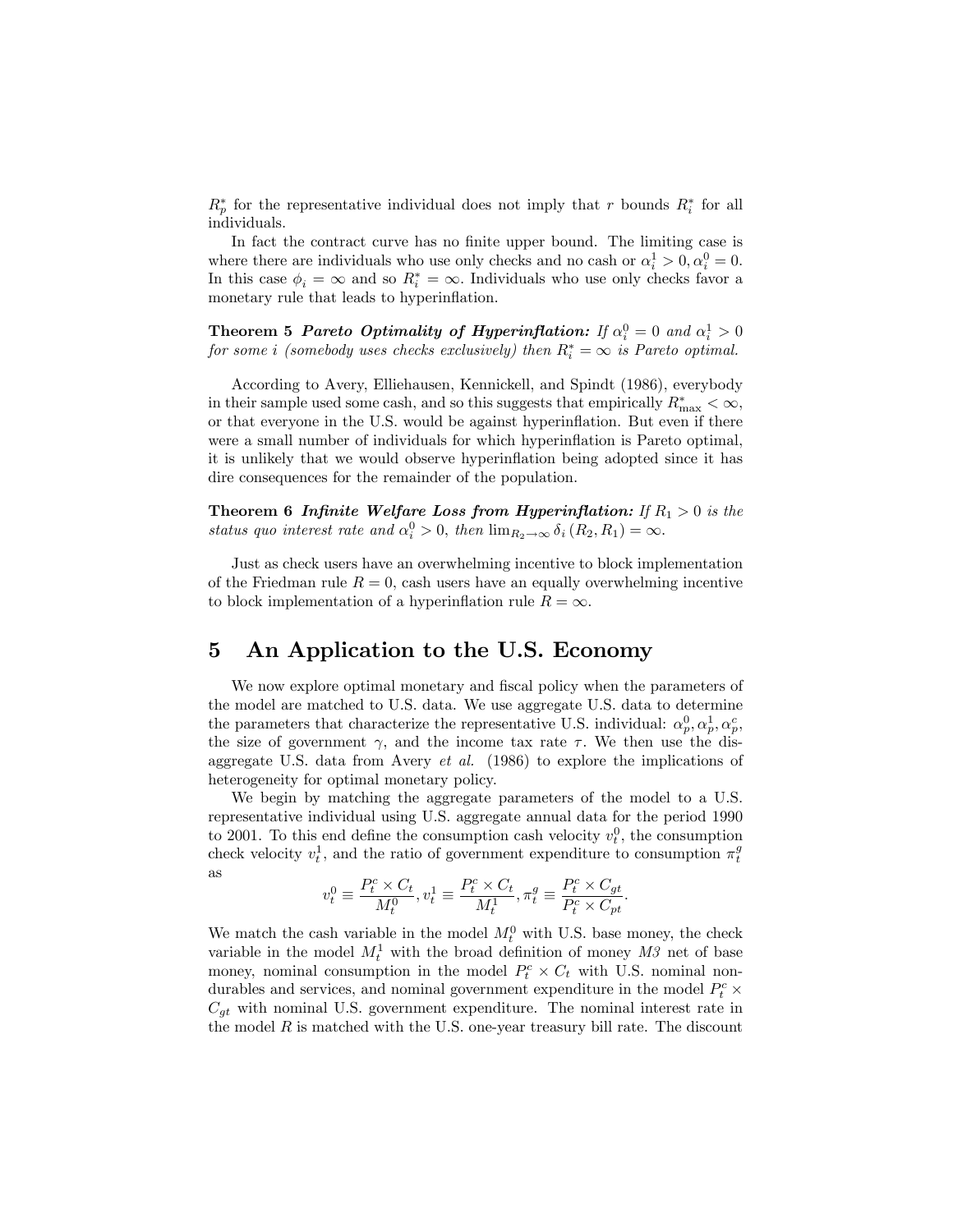rate or the real rate of interest is set at  $r = 0.02$ . From this U.S. data we calculate the corresponding sample means  $\bar{v}^0, \bar{v}^1, \bar{\pi}_g, \bar{R}$  given in Table 1.

Using the values in Table 1 we have

$$
9.88 = \bar{v}^0 = \frac{R\alpha_p^c}{\alpha_p^0 (1 - \tau)}, 0.95 = \bar{v}^1 = \frac{r\alpha_p^c}{\alpha_p^1 (1 - \tau)}, 0.32 = \bar{\pi}_g = \frac{\gamma}{\alpha_p^c}.
$$
 (21)

In addition from  $(12)$  and  $(24)$  we have

$$
\alpha_p^0 + \alpha_p^1 + \alpha_p^c = 1, \gamma = \frac{\tau}{1 - \tau} + \alpha_p^0 \left( 1 - \frac{r}{\bar{R}} \right) \tag{22}
$$

and so we have five equations for the five unknowns:  $\alpha_p^0, \alpha_p^1, \alpha_p^c, \gamma, \tau$ . Solving these equations yields the values shown in Table 2.

From Table 2,  $(16)$ , and  $(17)$  we find the optimal monetary policy rule and tax rate  $R_p^*, \tau_p^*$  for the U.S. representative individual is  $R_p^* = 0.00041, \tau_p^* = 0.39$ . As we argued earlier when discussing Theorem 4, the weak Friedman rule,  $R_p^*$  is numerically close to the Friedman rule  $R = 0$ . From (18) the welfare gain for the U.S. representative individual of moving from the status quo  $R = 0.057, \tau = 0.23$ to  $R_p^* = 0.00041, \tau_p^* = 0.39$  is  $\delta_p (R, R_p^*) = 0.034$  or the equivalent of 3.4% of annual consumption.

Let us now examine the implications for the stock market of moving to  $R_p^*, \tau_p^*$ . From (19) the real price of capital is  $\pi^k \equiv \frac{1-\tau}{r}$ , which only depends on the tax rate  $\tau$ . Moving from the status quo  $\tau = 0.023$  to  $\tau_p^* = 0.39$  causes the real price of capital to fall from  $\pi^k = 48.85$  to  $\pi^k = 30.5$ , a  $38\%$  drop, comparable in size to many real-world stock market crashes.

We now turn from the U.S. representative individual to examine the implications of heterogeneity for optimal monetary policy. Avery et al. (1986) interviewed 1946 families in the United States to determine their patterns of money use. We summarize the empirical findings relevant for our purposes in Table 3 (derived from their Table 1). We match cash in Table 3 with cash in the model, and checks and credit cards in Table 3 with checks in the model. Consumption expenditure in the model  $P_t^c C_{it}$  is decomposed as

$$
P_t^c C_{it} = P_t^c C_{it}^0 + P_t^c C_{it}^1
$$

where  $P_t^c C_{it}^0$  is cash expenditure and  $P_t^c C_{it}^1$  is check expenditure. We assume that cash expenditures  $P_t^c C_{it}^0$  are proportional to the value of cash services purchased  $R_t^0 S_{it}^0$  in the model, and check expenditures  $P_t^c C_{it}^1$  are proportional to the value of check services  $R_t^1 S_{it}^1$  in the model. The ratio of the two rows in Table 3 then determines  $\phi_i$ , the relative importance of checks to cash for individuals in that income class. For example for individuals making under \$10,000 per year we have from Table 3 that  $\phi_i = \frac{47\%}{53\%} \approx 0.9$ . This as well as the other values of  $\phi_i$  for the different income groups is reported in Table 4. Table 4 shows that as income increases,  $\phi_i$  increases, that is the rich use relatively more checks than the poor, and the poor use relatively more cash than the rich. From Table 2 the representative individual has  $\phi_p \equiv \frac{\alpha_p^1}{\alpha_p^0} = 3.6$ , and so the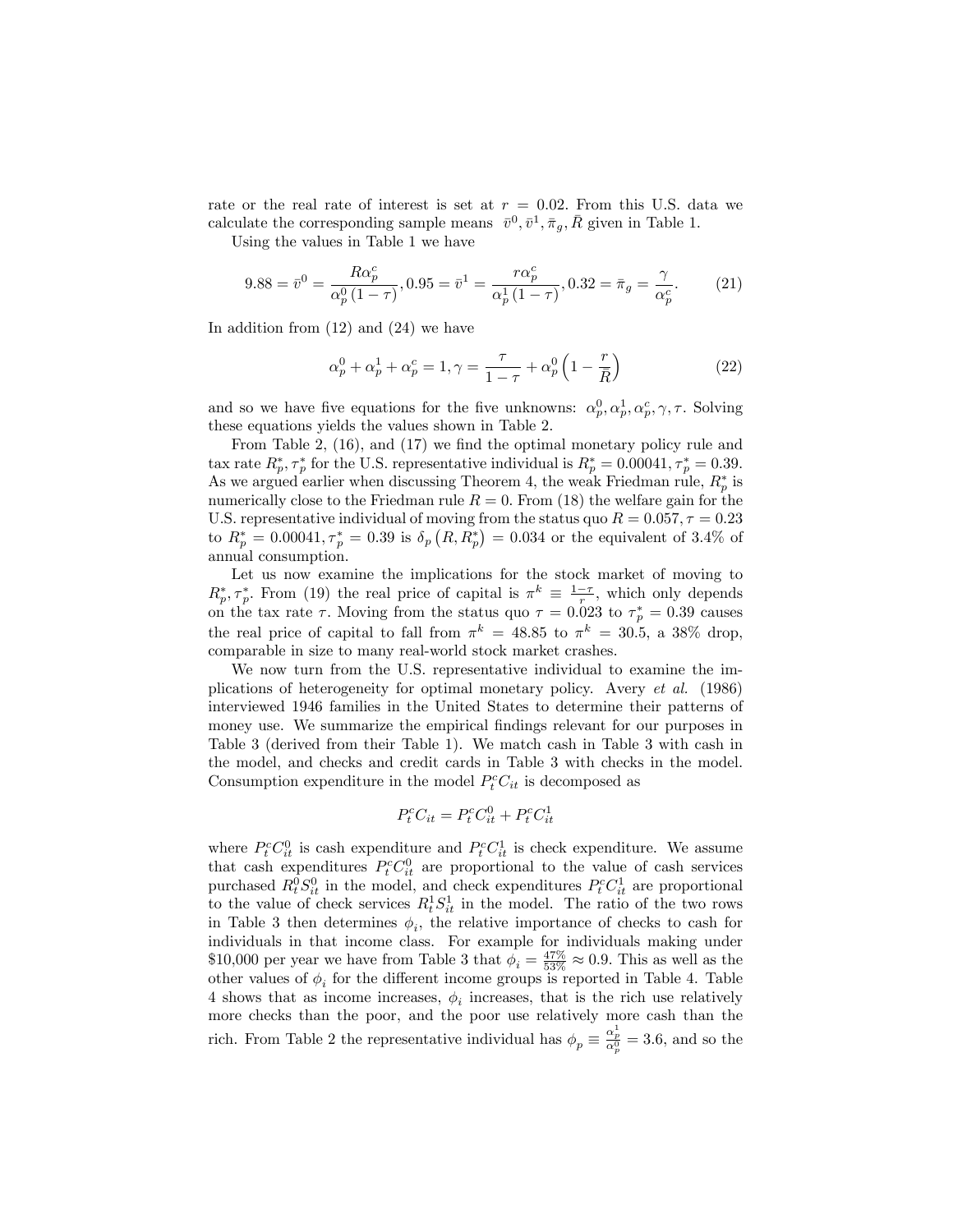representative individual uses cash and checks in a manner similar to a rather well-off American family having an income in 1986 between \$30,000 and \$50,000.

From (20) and (17) we can calculate the optimal monetary rule  $R_i^*$  and tax rate  $\tau_i^*$  for an individual having an identical  $\phi_i$  as the different income groups in Table 4. This is shown in Table 5. For comparison Table 5 also includes the 15% of the population who use cash only and want the Friedman rule  $(\phi_i = 0)$ , the representative individual with  $\phi_p = 3.6$ , as well as any individuals who use only checks  $\phi_i = \infty$  and want a hyperinflation.

Table 5 associates points on the contract curve with the type of individuals who would desire to be at those points. The contract curve  $R, \tau$  is then shown in the figure below.



Contract Curve  $R, \tau$  for  $\gamma = 0.30$ 

The optimal monetary rules  $R_i^*$  in Table 5 differ very little from the Friedman rule  $R = 0$ , even though for any individual with  $\phi_i > 0$  a movement to the Friedman rule would cause an infinite welfare loss. But the small numerical differences in  $R_i^*$  mask huge differences in attitudes concerning how government policy should be carried out, as can be seen by the implied tax rates, where the differences across individuals are much larger. The poor want to have monetary policies closer to the Friedman rule with very high marginal tax rates, the rich want monetary policies farther away from the Friedman rule with much lower marginal tax rates.

### 6 Conclusions

There is no reason to believe there is one unique optimal monetary rule: different people will want to be at different points on the contract curve. This paper has explored optimal monetary policy in this spirit. Our results provide a political explanation for why the Friedman rule has never been adopted despite being Pareto optimal. More generally the poor, who use more cash and fewer checks than the rich, will want a more conservative monetary rule, but in return will accept a higher rate of income tax.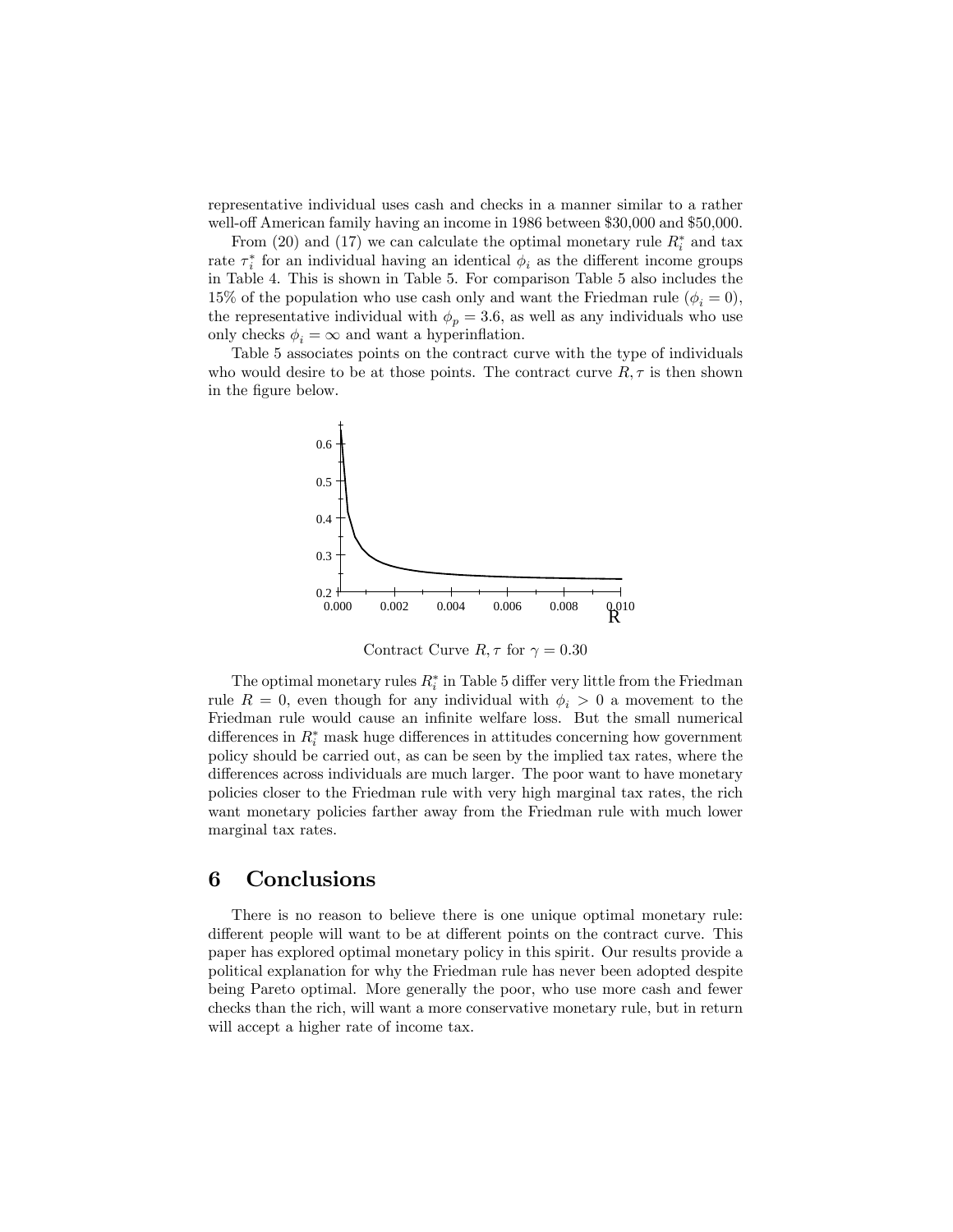The framework we have adopted allows for lots of heterogeneity without sacrificing a closed-form analytical solution. This closed-form solution allowed us to derive a simple expression for the optimal monetary rule for each individual in the economy. An advantage of the framework we adopt is that it can be expanded to allow for much more heterogeneity, and without sacrificing a closedform solution. In fact the original model we developed had an arbitrary number of consumption goods, capital goods, and types of money. Further possible elaborations include production, a labour/leisure decision, and uncertainty. As long as models are not claimed to be actual representations of a data generating process, in which case they must face much more stringent data tests, then we feel that closed-form solutions should only be abandoned if no alternative exists. The model presented is an attempt to demonstrate how this philosophy might be applied to the optimal money literature.

## 7 References

- 1. Avery, R. G. Elliehausen, A. Kennickell, and P. Spindt (1986) "The Use of Cash and Transaction Accounts by American Families," Federal Reserve Bulletin, 72, 87-108.
- 2. Bhattacharya, J., J. Haslag, and A. Martin (2005) "Heterogeneity, Redistribution, and the Friedman Rule," International Economic Review, 46, 437-454.
- 3. Brennan, H. G. and J. Buchanan (1981) Monopoly in Money and Inflation: The Case for a Constitution to Discipline Government, The Institute of Economic Affairs.
- 4. Casey, B. and X. Sala-i-Martin (1997) "The Optimum Quantity of Money: Theory and Evidence," Journal of Money Credit and Banking, 29, 687-715.
- 5. Chari, V., L. Christiano and P. Kehoe (1996) "Optimality of the Friedman rule in Economies with Distorting Taxes," Journal of Monetary Economics, 37, 203-223.
- 6. Correia, I. and P. Teles  $(1996)$  "Is the Friedman rule optimal when money is an intermediate good?" Journal of Monetary Economics, 38, 223-244.
- 7. da Costa, C., Werning, I. (2003) "On the Optimality of the Friedman Rule with Heterogeneous Agents and Non-Linear Income Taxation," manuscript, MIT.
- 8. Dotsey, M. and P. Ireland (1996) "The Welfare Cost of Inflation in General Equilibrium," Journal of Monetary Economics, 37, 29-47.
- 9. Faig, M. (1988) "Characterization of the Optimal Tax on Money when it Functions as a Medium of Exchange," Journal of Monetary Economics, 22, 137-148.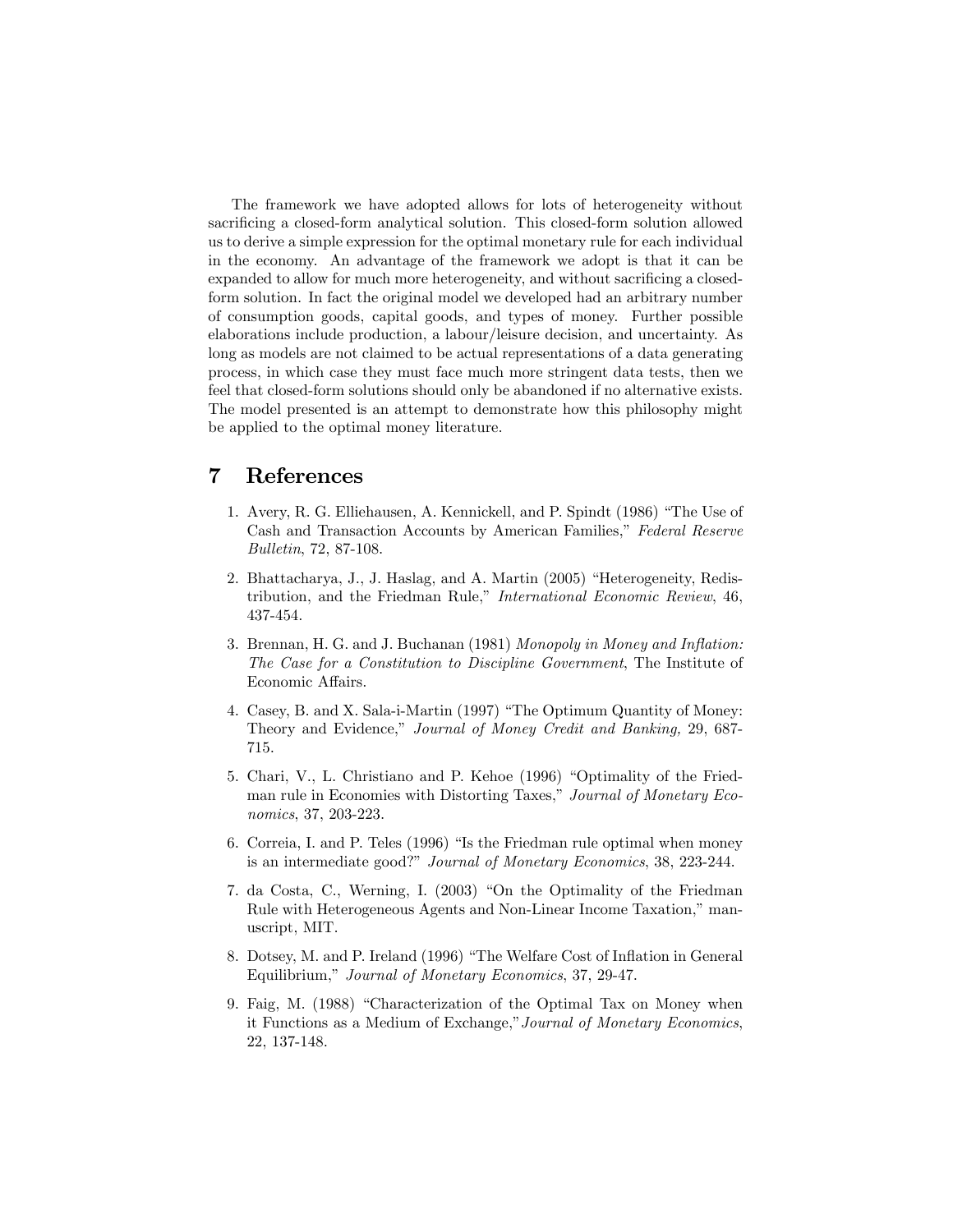- 10. Friedman, M. "The Optimum Quantity of Money," in The Optimum Quantity of Money and Other Essays, Chicago Aldine Publishing Company.
- 11. Kimbrough, K. (1986) "The Optimum Quantity of Money Rule in the Theory of Public Finance," Journal of Monetary Economics, 8, 277-284.
- 12. Lucas, R. E. Jr. and N. Stokey (1983) "Optimal Monetary Policy in an Economy without Capital," Journal of Monetary Economics, 12, 55-93.
- 13. Phelps, E. (1973) "Inflation in the Theory of Public Finance," Swedish Journal of Economics 75, 67-82.
- 14. Sturzenegger, F. (1997) "Understanding the Welfare Implications of Currency Substitution," Journal of Monetary Economics, 21, 391-416.
- 15. Woodford, M. (1990) "The Optimum Quantity of Money," in the Handbook of Monetary Economics, volume 2, editors: B. Friedman and F. Hahn, Elsevier Science Publishers B. V.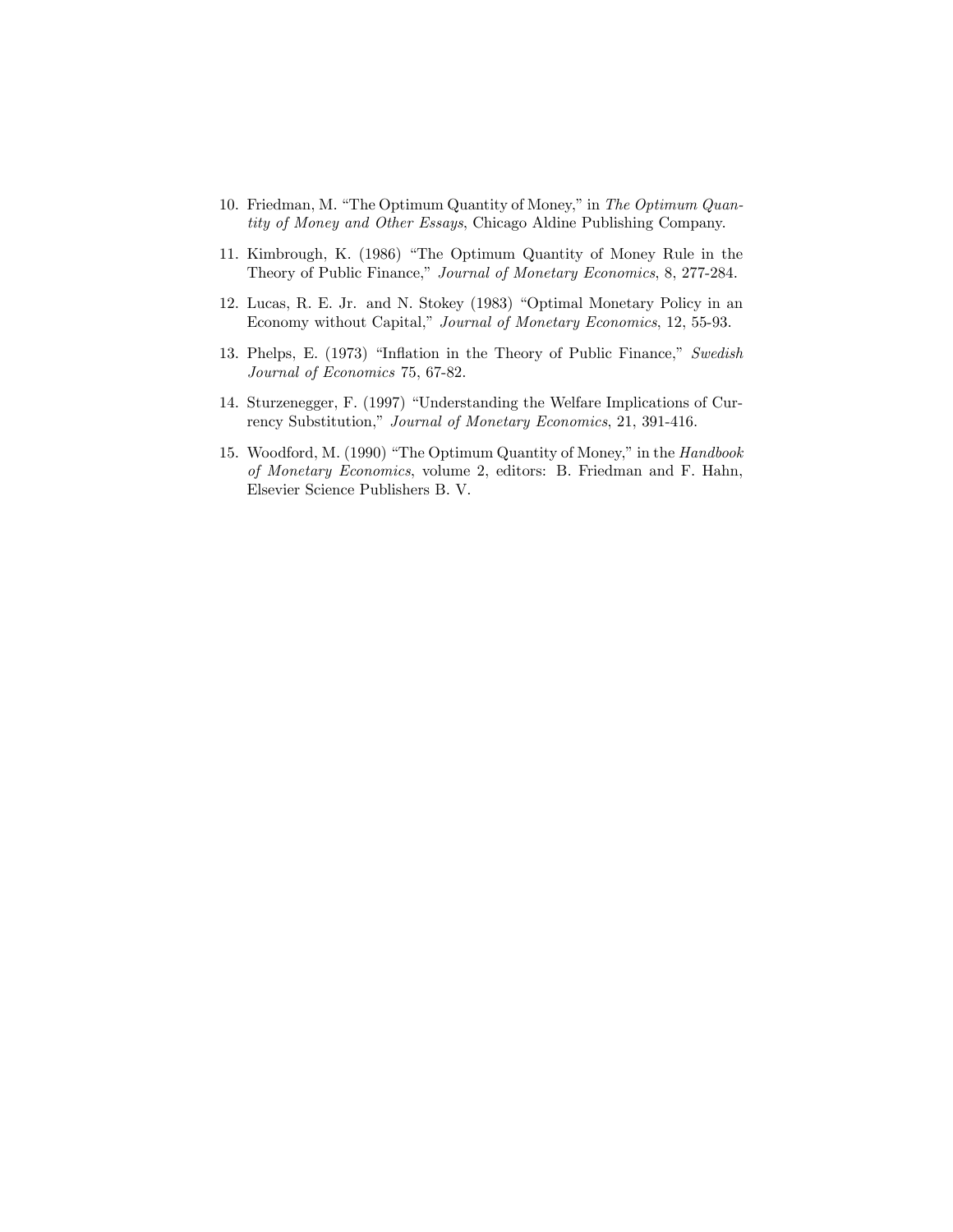# 8 Appendix

Referring to  $(6)$ , define wealth shares as

$$
\lambda_{it}^c \equiv \frac{P_t^c C_{it}}{W_{it}}, \lambda_{it}^0 \equiv \frac{R_t^0 S_{it}^0}{W_{it}}, \lambda_{it}^1 \equiv \frac{R_t^1 S_{it}^1}{W_{it}}, \mu_{it}^k \equiv \frac{P_t^k K_{it}}{W_{it}}, \mu_{it}^0 \equiv \frac{M_{it}^0}{W_{it}}, \mu_{it}^1 \equiv \frac{P_t^1 M_{it}^1}{W_{it}}
$$
(23)

where

$$
\lambda_{it}^c + \lambda_{it}^0 + \lambda_{it}^1 + \mu_{it}^k + \mu_{it}^0 + \mu_{it}^1 = 1.
$$
 (24)

Theorem 7 Individuals choose their wealth shares for consumption, cash services, and check services as  $\lambda_{it}^c = \frac{r\alpha_i^c}{1+r}, \lambda_{it}^0 = \frac{r}{1+r}\alpha_i^0, \lambda_{it}^1 = \frac{r}{1+r}\alpha_i^1$ .

**Theorem 8** Individuals are indifferent to any asset wealth shares  $\mu_{it}^k, \mu_{it}^0, \mu_{it}^1$ <br>that satisfy  $\mu_{it}^k + \mu_{it}^0 + \mu_{it}^1 = \frac{1}{1+r}$ .

Theorem 9 Returns on the three assets are equalized as

$$
\frac{P_{t+1}^c(1-\tau) + P_{t+1}^k}{P_t^k} = R_{t+1}^0(1-\tau) + 1 = \frac{(R_{t+1}^1 \times (1-\tau) + P_{t+1}^1)}{P_t^1} (1+\tau_m) = 1 + R_{t+1}.
$$

**Proof.** From  $(1)$ ,  $(3)$ ,  $(4)$ ,  $(6)$ , and  $(23)$  we have

$$
W_{it+1} = P_{t+1}^c \tilde{C}_{it+1} (1 - \tau) + P_{t+1}^k \tilde{K}_{it+1} + R_{t+1}^0 \tilde{S}_{it+1}^0 (1 - \tau) + \tilde{M}_{it+1}^0 + R_t^1 \tilde{S}_{it+1}^1 (1 - \tau) + P_{t+1}^1 \tilde{M}_{it+1}^1
$$
  
\n
$$
= W_{it} \times \left( \frac{P_{t+1}^c (1 - \tau) + P_{t+1}^k}{P_t^k} \right) \mu_{it}^k + \left( R_{t+1}^0 (1 - \tau) + 1 \right) \mu_{it}^0
$$
  
\n
$$
+ \frac{\left( R_{t+1}^1 (1 - \tau) + P_{t+1}^1 \right)}{P_t^1} (1 + \tau_m) \mu_{it}^1
$$
  
\n
$$
= W_{it} \times (1 + R_{it+1})
$$

where the one period nominal return for individual  $i$  is defined as

$$
1 + R_{it+1} \equiv \frac{P_{t+1}^c \times (1 - \tau) + P_{t+1}^k}{P_t^k} \mu_{it}^k + (R_{t+1}^0 \times (1 - \tau) + 1) \mu_{it}^0 + \frac{(R_{t+1}^1 \times (1 - \tau) + P_{t+1}^1)}{P_t^1} (1 + \tau_m) \mu_{it}^1.
$$
\n(25)

Thus

$$
W_{it+k} = W_{it} \times \prod_{l=1}^{k} (1 + R_{it+l}).
$$
\n(26)

Substituting

$$
C_{it+k} = \lambda_{it+k}^c \frac{W_{it+k}}{P_{t+k}^c}, \ S_{it+k}^0 = \lambda_{it+k}^0 \frac{W_{it+k}}{R_{t+k}^0}, S_{it+k}^1 = \lambda_{it+k}^1 \frac{W_{it+k}}{R_{t+k}^1}
$$

in the utility function in (15), using (26), and ignoring terms that do not depend on current wealth shares yields

$$
U_{it} = \alpha_i^c \ln(\lambda_{it}^c) + \alpha_i^0 \ln(\lambda_{it}^0) + \alpha_i^1 \ln(\lambda_{it}^1) + \frac{1}{r} \ln(1 + R_{it+1}).
$$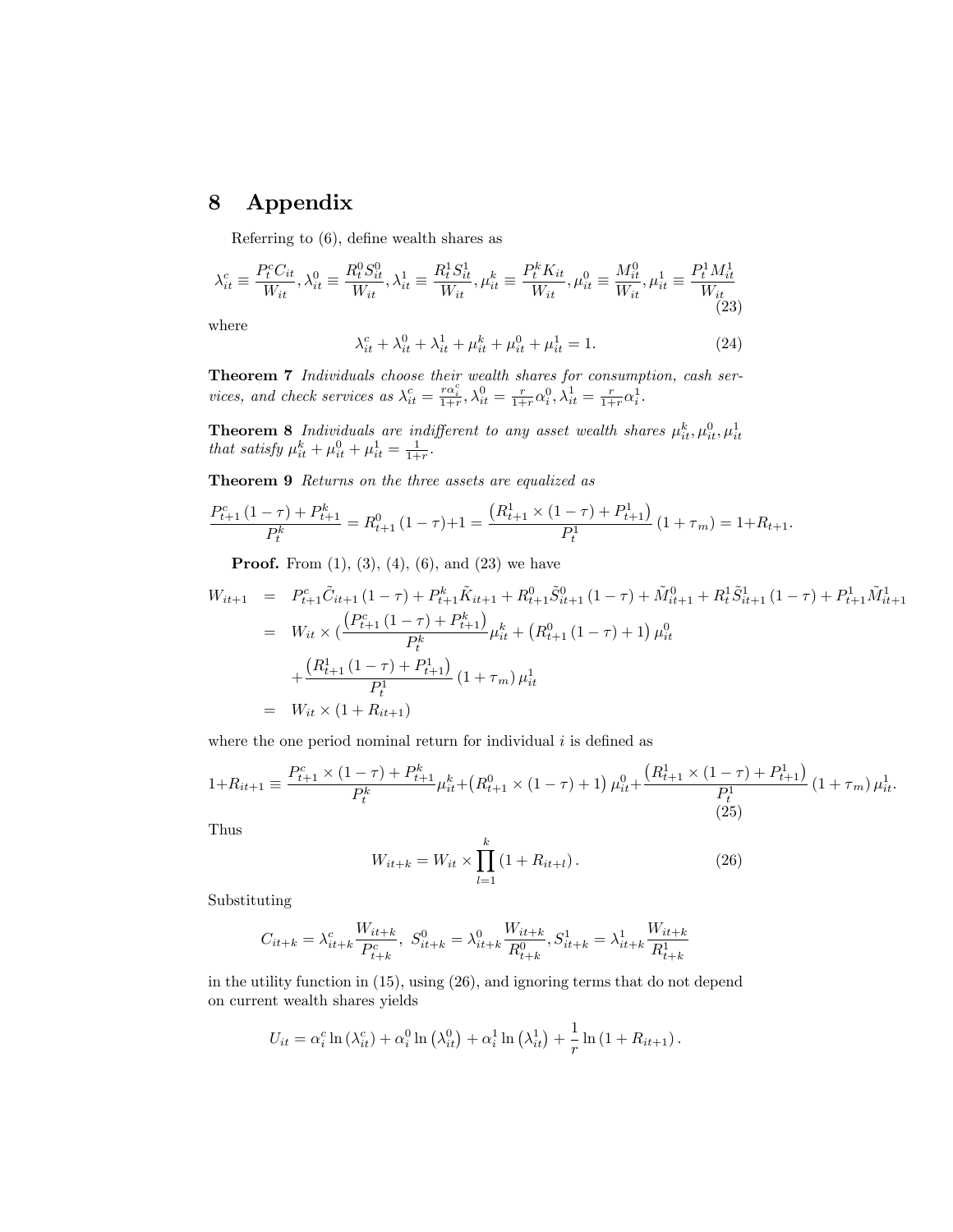In equilibrium the coefficients  $\mu_{it}^k, \mu_{it}^0, \mu_{it}^1$  in  $1 + R_{it+1}$  in (25) must all be equal since otherwise nobody would demand one of the assets, which would be inconsistent with an equilibrium. So Theorem 9 follows. Ignoring terms not depending on current period wealth shares we have

$$
U_{it} = \alpha_i^c \ln(\lambda_{it}^c) + \alpha_i^0 \ln(\lambda_{it}^0) + \alpha_i^1 \ln(\lambda_{it}^1) + \frac{1}{r} \ln(\mu_{it}^k + \mu_{it}^0 + \mu_{it}^1).
$$

Here  $U_{it}$  depends only on the sum  $\mu_{it}^k + \mu_{it}^0 + \mu_{it}^1$  and so individuals are indifferent to how the sum is composed. Maximizing  $U_{it}$  subject to (24) then yields Theorems 7 and 8.

Given Theorem 8 we can seek a competitive equilibrium where all individuals holds the same weights in their portfolios as

$$
\mu_{it}^k = \mu_t^k, \mu_{it}^0 = \mu_t^1, \mu_{it}^1 = \mu_t^1.
$$
\n(27)

Define the ownership share of each asset as

$$
\sigma_{it}^{k} \equiv \frac{K_{it}}{K_t}, \sigma_{it}^{0} \equiv \frac{M_{it}^{0}}{M_t^{0}}, \ \sigma_{it}^{1} \equiv \frac{M_{it}^{1}}{M_t^{1}}
$$
(28)

and total wealth  $W_t \equiv \sum_{i=1}^n W_{it}$  and the value of the capital stock  $V_t \equiv P_t^k K_t +$  $M_t^0 + P_t^1 M_t^1$ .

**Theorem 10** The pattern of capital ownership is fixed for all time t as  $\sigma_{it}^k =$  $\sigma_{it}^0 = \sigma_{it}^1 = \sigma_i.$ 

**Theorem 11** Shares of nominal wealth are fixed for all time as  $W_{it} = \sigma_i W_t$ .

**Theorem 12** Nominal wealth  $W_t$ , interest rate  $R_t$ , and the value of the capital stock  $V_{t-1}$  are related as  $W_t = (1 + R_t) V_{t-1}$ .

**Theorem 13**  $P_t^k K_t = \mu_t^k W_t$ ,  $M_t^0 = \mu_t^0 W_t$ ,  $P_t^1 M_t^1 = \mu_t^1 W_t$ .

**Proof.** By (2) Theorem 10 holds at  $t = 0$  so that at  $t = 0$  we have  $W_{it} =$  $\sigma_i W_t$  and  $\sigma_{it}^k = \sigma_{it}^0 = \sigma_{it}^1 = \sigma_i$ . Now for a proof by induction assume for  $t-1$ that  $W_{it-1} = \sigma_i W_{t-1}$  and  $\sigma_{it-1}^k = \sigma_i, \sigma_{it-1}^0 = \sigma_i, \sigma_{it-1}^1 = \sigma_i$ . Given (27) we have

$$
P_t^k K_t \sigma_{it}^k = \mu_t^k W_{it}, \ M_t^0 \sigma_{it}^0 = \mu_t^0 W_{it}, \ P_t^1 M_t^1 \sigma_{it}^1 = \mu_t^1 W_{it}.
$$

From  $(1)$ ,  $(3)$ ,  $(4)$ ,  $(6)$ , and Theorem 9 we have

$$
W_{it} = P_t^c \tilde{C}_{it} \times (1 - \tau) + P_t^k \tilde{K}_{it} + \left(R_t^0 \times \tilde{S}_{it}^0 \times (1 - \tau) + \tilde{M}_{it}^0\right) + \left(R_t^1 \times \tilde{S}_{it}^1 \times (1 - \tau) + \tilde{M}_{it}^1\right)
$$
  
\n
$$
= \left(P_t^c \times (1 - \tau) + P_t^k\right) K_{it-1} + \left(R_t^0 \times (1 - \tau) + 1\right) M_{it-1}^0
$$
  
\n
$$
+ \left(R_t^1 \times (1 - \tau) + P_t^1\right) (1 + \tau_m) M_{it-1}^1
$$
  
\n
$$
= (1 + R_t) \left(P_{t-1}^k K_{it-1} + P_{t-1}^0 M_{it-1}^0 + P_{t-1}^1 M_{it-1}^1\right)
$$
  
\n
$$
= (1 + R_t) \left(P_{t-1}^k \sigma_i K_{t-1} + P_{t-1}^0 \sigma_i M_{t-1}^0 + P_{t-1}^1 \sigma_i M_{it-1}^1\right)
$$
  
\n
$$
= \sigma_i (1 + R_t) \left(P_{t-1}^k K_{t-1} + P_{t-1}^0 M_{t-1}^0 + P_{t-1}^1 M_{t-1}^1\right) = \sigma_i (1 + R_t) V_{t-1}
$$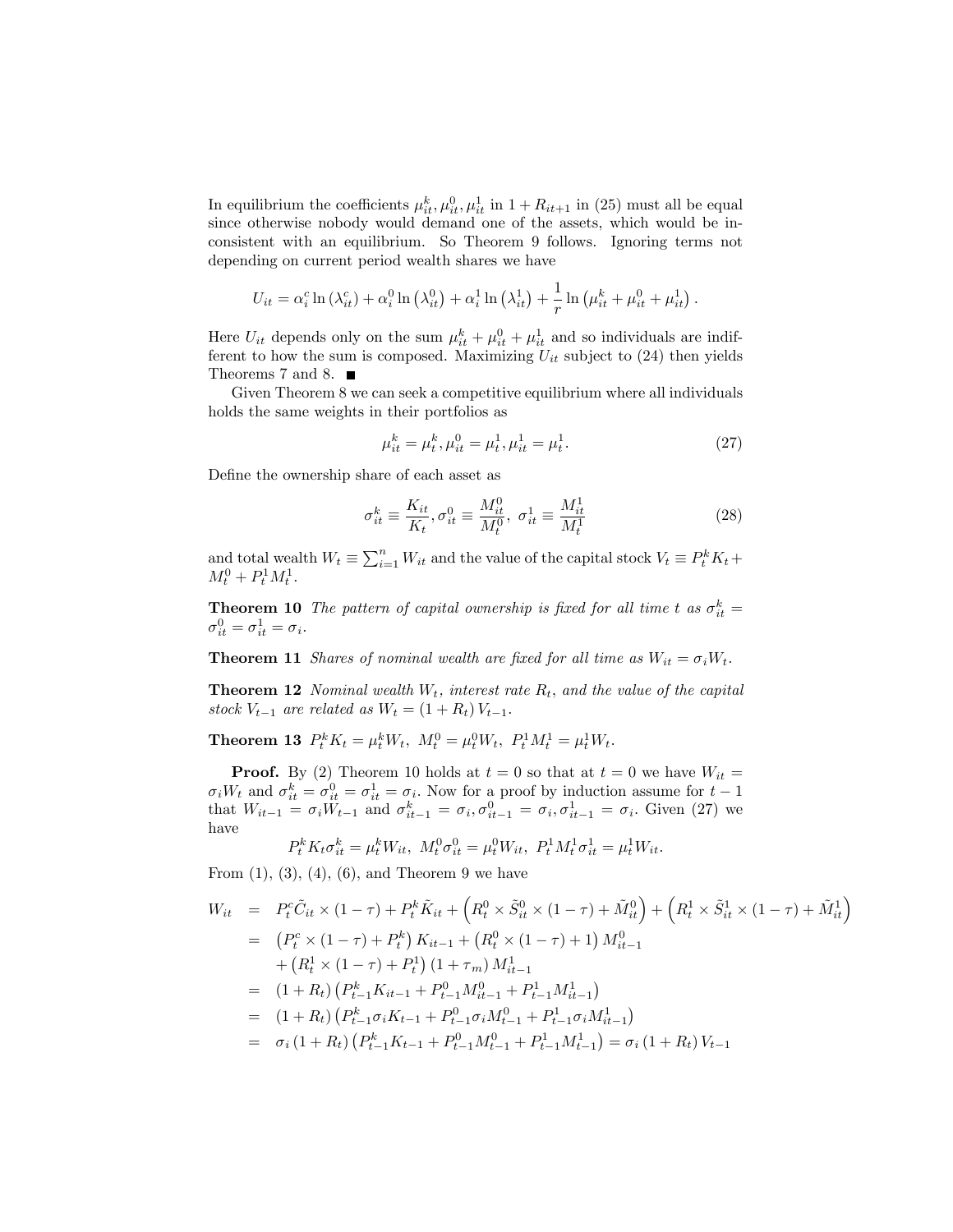and so Theorem 11 follows as  $W_{it} = \sigma_i \left(1 + R_t\right) V_{t-1} = \sigma_i W_t.$  Now

$$
P_t^k K_t \times \sigma_{it}^k = P_t^k K_{it} = \mu_t^k W_{it} = \sigma_i \mu_t^k W_t \nM_t^0 \times \sigma_{it}^0 = M_t^0 = M_t^0 \times \sigma_{it}^0 = \mu_t^0 W_{it} = \mu_t^0 \sigma_i W_t \nP_t^1 M_t^1 \times \sigma_{it}^1 = P_t^1 M_{it}^1 = \mu_t^1 W_{it} = \mu_t^1 \sigma_i W_t
$$

and so summing over  $i$  we have Theorem 13. Then Theorem 10 follows as

$$
\sigma_{it}^k = \frac{P_t^k K_{it}}{P_t^k K_t} = \frac{\sigma_i \mu_t^k W_t}{\mu_t^k W_t} = \sigma_i, \sigma_{it}^0 = \frac{M_{it}^0}{M_t^0} = \frac{\sigma_i \mu_t^0 W_t}{\mu_t^0 W_t} = \sigma_i, \sigma_{it}^1 = \frac{P_t^1 M_{it}^1}{P_t^1 M_t^1} = \frac{\sigma_i \mu_t^1 W_t}{\mu_t^1 W_t} = \sigma_i.
$$

**Theorem 14**  $(1 + r) \times W_t = (1 + R_t) \times W_{t-1}$ .

Proof. We have from Theorem 8 that

$$
V_t \equiv P_t^k K_t + M_t^0 + P_t^1 M_t^1 = \mu_t^k W_t + \mu_t^0 W_t + \mu_t^1 W_t = W_t \left( \mu_t^k + \mu_t^0 + \mu_t^1 \right) = \frac{W_t}{1+r}
$$

and so  $V_t = \frac{W_t}{1+r}$ . Combining this with Theorem 15 then yields

$$
W_t = (1 + R_t) V_{t-1} = (1 + R_t) \frac{W_{t-1}}{1 + r}
$$

and so Theorem 14 follows. ■

**Theorem 15**  $1 + R_t = 1 + R \equiv (1 + r)(1 + \tau_m).$ 

**Theorem 16** The share of wealth held as cash is  $\mu_t^0 = \mu^0 \equiv \frac{r\alpha_p^0(1-\tau)}{R(1+r)}$ .

**Theorem 17** The price of cash services is  $R_t^0 = \frac{R}{1-\tau}$ .

Theorem 18 Nominal wealth growths at the same rate as the money supply as  $W_t = (1 + \tau_m) W_{t-1}.$ 

**Proof.** From Theorem 9 we have  $R_t^0(1-\tau)+1=1+R_t$  and so multiplying both sides by  $M_t^0$  and using  $M_t^0 = (1 + \tau_m) M_{t-1}^0$  yields

$$
(R_t^0 (1 - \tau) + 1) M_t^0 = (1 + R_t) (1 + \tau_m) M_{t-1}^0.
$$

From Theorems 7 and 11 we have

$$
R_t^0 S_t^0 = R_t^0 M_t^0 = \sum_{i=1}^n R_t^0 S_{it}^0 = \sum_{i=1}^n \frac{r \sigma_i \alpha_i^0}{1+r} W_t = \frac{r \alpha_p^0}{1+r} W_t.
$$

So from Theorem 14 we have

$$
\frac{r\alpha_p^0}{1+r}W_t(1-\tau)+\mu_t^0W_t = (1+R_t)(1+\tau_m)\mu_{t-1}^0W_{t-1} = (1+r)(1+\tau_m)\mu_{t-1}^0W_t.
$$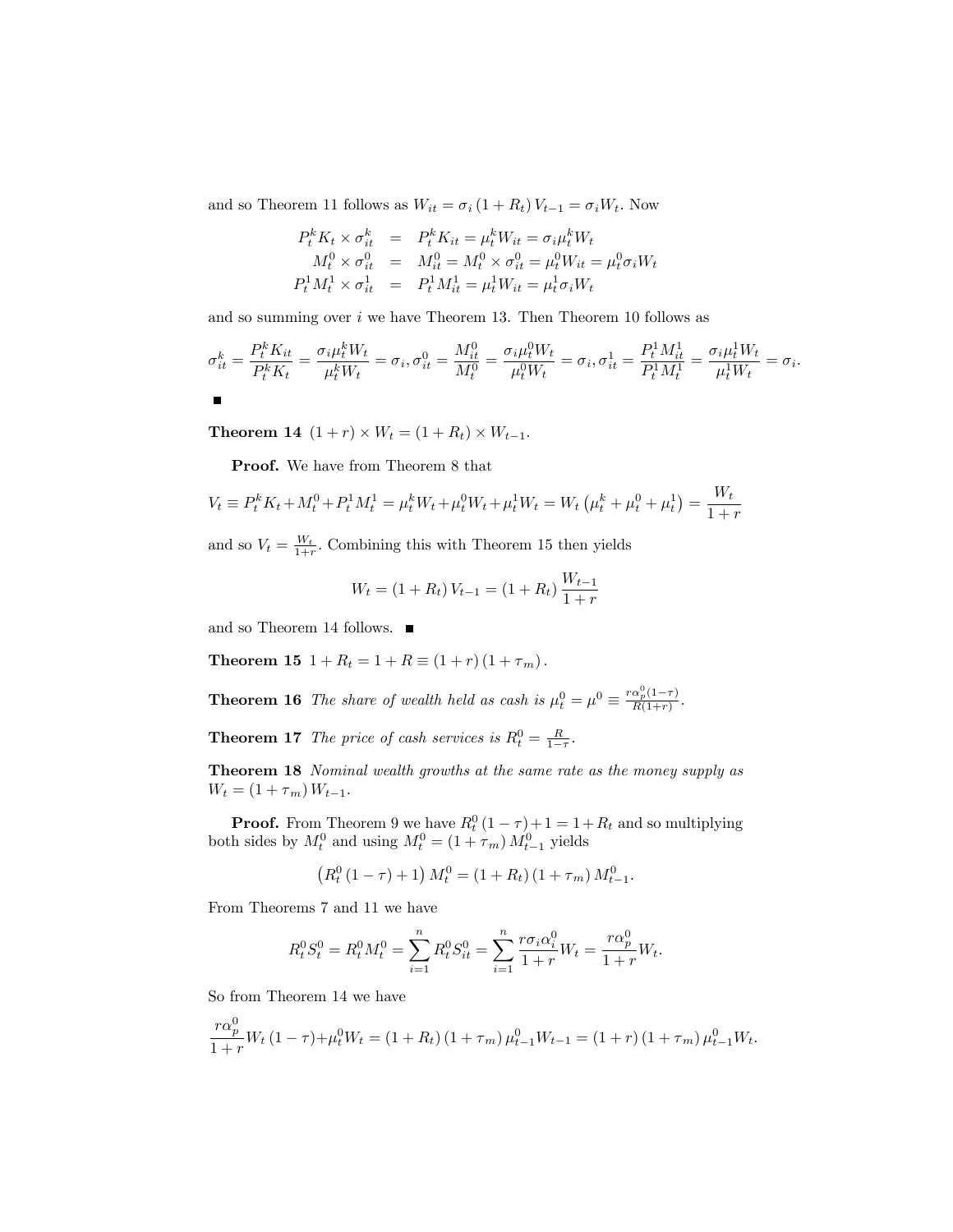Cancelling  $W_t$  from both sides then yields

$$
\frac{r\alpha_p^0 (1-\tau)}{1+r} + \mu_t^0 = (1+r) (1+\tau_m) \mu_{t-1}^0.
$$

From (10) the coefficient on  $\mu_{t-1}^0$  is greater than 1 and so this can be solved forward yielding

$$
\mu_t^0 = \mu^0 \equiv \frac{r\alpha_p^0 (1 - \tau)}{((1 + r)(1 + \tau_m) - 1)(1 + r)}.
$$

From Theorem 13 we then have  $M_t^0 = \mu^0 W_t$  and so

$$
1 + \tau_m = \frac{M_t^0}{M_{t-1}^0} = \frac{\mu^0 W_t}{\mu^0 W_{t-1}} = \frac{W_t}{W_{t-1}}
$$

and so Theorem 18 follows. From Theorems 14 and 18

$$
(1+r) W_t = (1+r) (1 + \tau_m) W_{t-1} = (1 + R_t) W_{t-1}
$$

and Theorem 15 follows. Using the expression for  $R$  in Theorem 15 we can rewrite the expression for  $\mu^0$  above as  $\mu^0 = \frac{r\alpha_p^0(1-\tau)}{R(1+r)}$  and so Theorem 16 follows. Using  $R_t^0(1-\tau) + 1 = 1 + R$  and solving for  $R_t^0$  then yields Theorem 17.

**Theorem 19** The share of wealth held as checks is  $\mu_t^1 = \mu^1 \equiv \frac{\alpha_p^1(1-\tau)}{1+r}$ .

**Theorem 20** The check multiplier  $M_t^1 = \theta \times M_t^0$  needed to insure  $P_t^1 = 1$  is  $\theta = \frac{\alpha_p^1 R}{\alpha_p^0 r}.$ 

**Theorem 21** The price of check services is  $R_t^1 = \frac{r}{1-r}$ .

Proof. From Theorems 9 and 15

$$
\frac{(R_t^1 (1 - \tau) + P_t^1) \times (1 + \tau_m)}{P_{t-1}^1} = 1 + R = (1 + \tau_m) (1 + r).
$$

From Theorems 7 and 11 we have

$$
R_t^1 S_t^1 = R_t^1 M_t^1 = \sum_{i=1}^n R_t^1 S_{it}^1 = \sum_{i=1}^n \frac{r \sigma_i \alpha_i^1}{1+r} W_t = \frac{r \alpha_p^1}{1+r} W_t
$$

and so multiplying both sides of the previous equation by  $M_{t-1}^1$  yields

$$
\frac{\left(R_t^1\left(1-\tau\right)+P_t^1\right)}{P_{t-1}^1} \times \left(1+\tau_m\right)M_{t-1}^1 = \left(1+\tau_m\right)\left(1+r\right) \times M_{t-1}^1.
$$

From

$$
(R_t^1 (1 - \tau) + P_t^1) M_t^1 = (1 + \tau_m) (1 + r) \times P_{t-1}^1 M_{t-1}^1
$$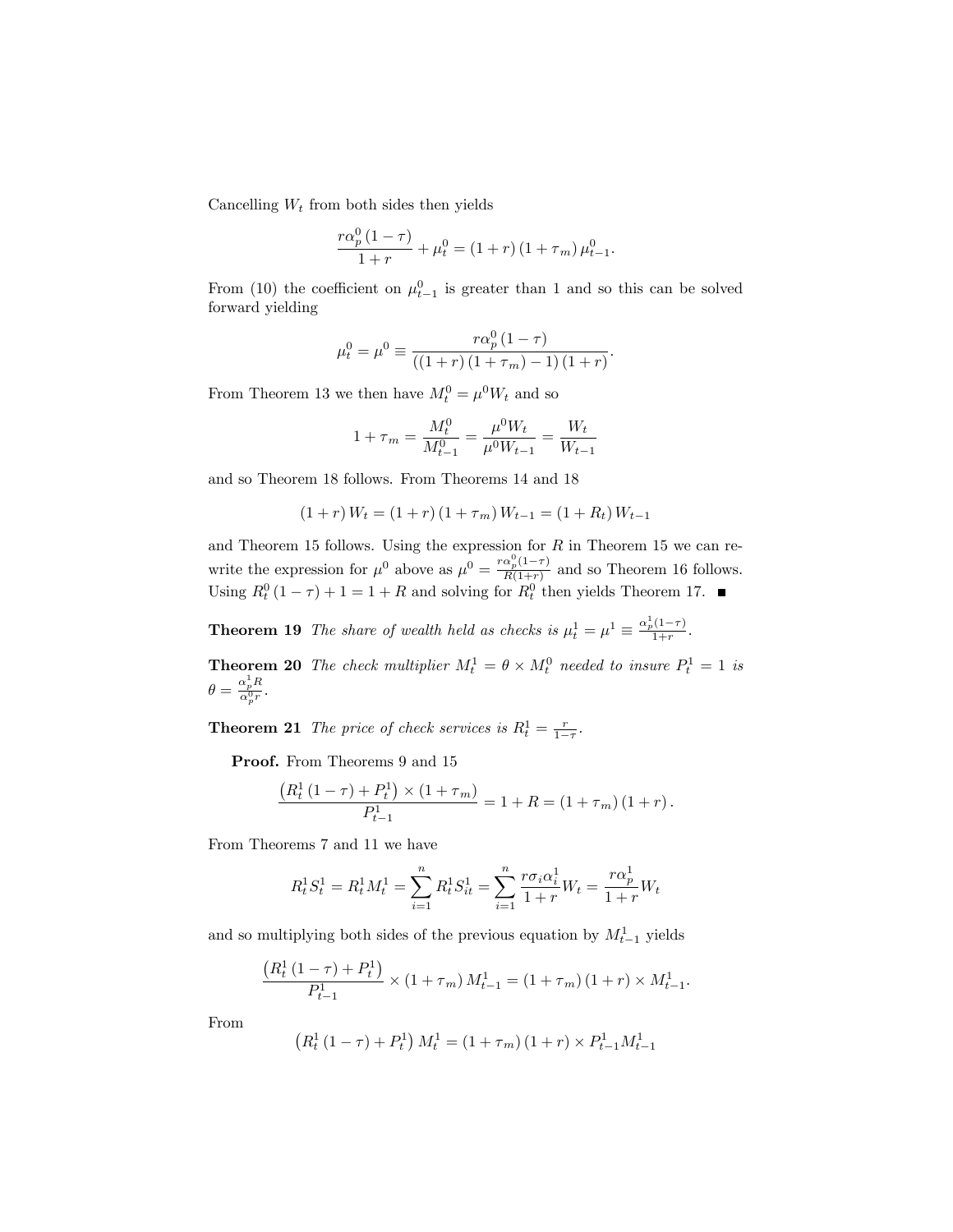it follows that

$$
(R_t^1 (1 - \tau) + P_t^1) M_t^1 = R_t^1 M_t^1 (1 - \tau) + P_t^1 M_t^1 = R_t^1 S_t^1 (1 - \tau) + P_t^1 M_t^1 = \frac{r \alpha_p^1}{1 + r} (1 - \tau) W_t + \mu_t^1 W_t
$$
 and so

and so

$$
\frac{r\alpha_p^1}{1+r} (1-\tau) W_t + \mu_t^1 W_t = (1+\tau_m) (1+r) \mu_{t-1}^1 W_{t-1} = (1+r) \mu_{t-1}^1 W_t
$$

since  $W_t = (1 + \tau_m) W_{t-1}$  by Theorem 18. Now by cancelling  $W_t$  we have

$$
\frac{r\alpha_p^1(1-\tau)}{1+r} + \mu_t^1 = (1+r)\,\mu_{t-1}^1.
$$

Using  $1 + r > 1$  and solving forward yields Theorem 19.

Since the government exchanges checks and cash one-for-one we have  $P_t^1 = 1$ and  $P_t^1 \times M_t^1 = \mu^1 W_t = \frac{\mu^1}{\mu_0}$  $\frac{\mu^1}{\mu_0} M_t^0$  where  $M_t^1 = \theta M_t^0$  from Theorem 13. Thus the money multiplier  $M_t^1 = \theta \times M_t^0$  is  $\theta = \frac{\mu^1}{\mu_0}$  $\frac{\mu^1}{\mu_0} = \frac{\alpha_p^1 R}{\alpha_p^0 r}$ . Since  $P_t^1 = 1$  we have from Theorems 9 and 15 that

$$
(R_t^1 (1 - \tau) + 1) \times (1 + \tau_m) = 1 + R = (1 + r)(1 + \tau_m)
$$

and so solving for  $R_1^1$  yields Theorem 21.

**Theorem 22** The share of wealth held as capital is  $\mu_t^k = \mu^k \equiv \frac{(1-\tau)(\alpha_p^c + \gamma)}{1+r}$  $\frac{1}{1+r}$ . **Theorem 23** The price of capital is  $P_t^k = \frac{\mu^k}{\mu^0}$  $\overline{\mu^0}$  $\frac{M_t^0}{K_t} = \frac{R\left(\alpha_p^c + \gamma\right)}{r \alpha_p^0}$  $r\alpha_p^0$  $\frac{M_t^0}{K_t}$ .

**Theorem 24** The price of consumption  $C_t$  is  $P_t^c = \frac{r}{1-\tau} P_t^k = \frac{R(\alpha_p^c + \gamma)}{(1-\tau)\alpha_p^0}$  $(1-\tau)\alpha_p^0$  $\frac{M_t^0}{C_t}$ .

**Proof.** We have from Theorem 8 that  $\mu^k = \frac{1}{1+r} - (\mu^0 + \mu^1)$  so using (12), and Theorems 16 and 20 yields Theorem 22. For the price of capital we have from Theorem 13 that  $M_t^0 = \mu_0 W_t$  so

$$
P_t^k = \mu^k \frac{W_t}{K_t} = \frac{\mu^k}{\mu^0} \frac{M_t^0}{K_t} = \frac{\frac{1-\tau}{1+r} \times (\alpha_p^c + \gamma)}{\frac{r\alpha_p^0(1-\tau)}{R(1+r)}} \frac{M_t^0}{K_t} = \frac{R(\alpha_p^c + \gamma)}{r\alpha_p^0} \frac{M_t^0}{K_t}
$$

and so  $P_t^k$  in Theorem 23 follows. From Theorem 22 it then follows that

$$
P_t^k = \frac{\mu^k}{\mu^0} \frac{M_t^0}{K_t} = \frac{\mu^k}{\mu^0} \frac{1 + \tau_m}{1 + r} \frac{M_{t-1}^0}{K_{t-1}} = \frac{1 + \tau_m}{1 + r} P_{t-1}^k.
$$

Now from Theorems 9, 16, and 22 we have

$$
P_t^c (1 - \tau) + P_t^k = (1 + r) (1 + \tau_m) P_{t-1}^k
$$

and so

$$
P_t^c (1 - \tau) + P_t^k = (1 + r) (1 + \tau_m) P_{t-1}^k = (1 + r) P_t^k.
$$

Solving for  $P_t^c$  yields Theorem 24.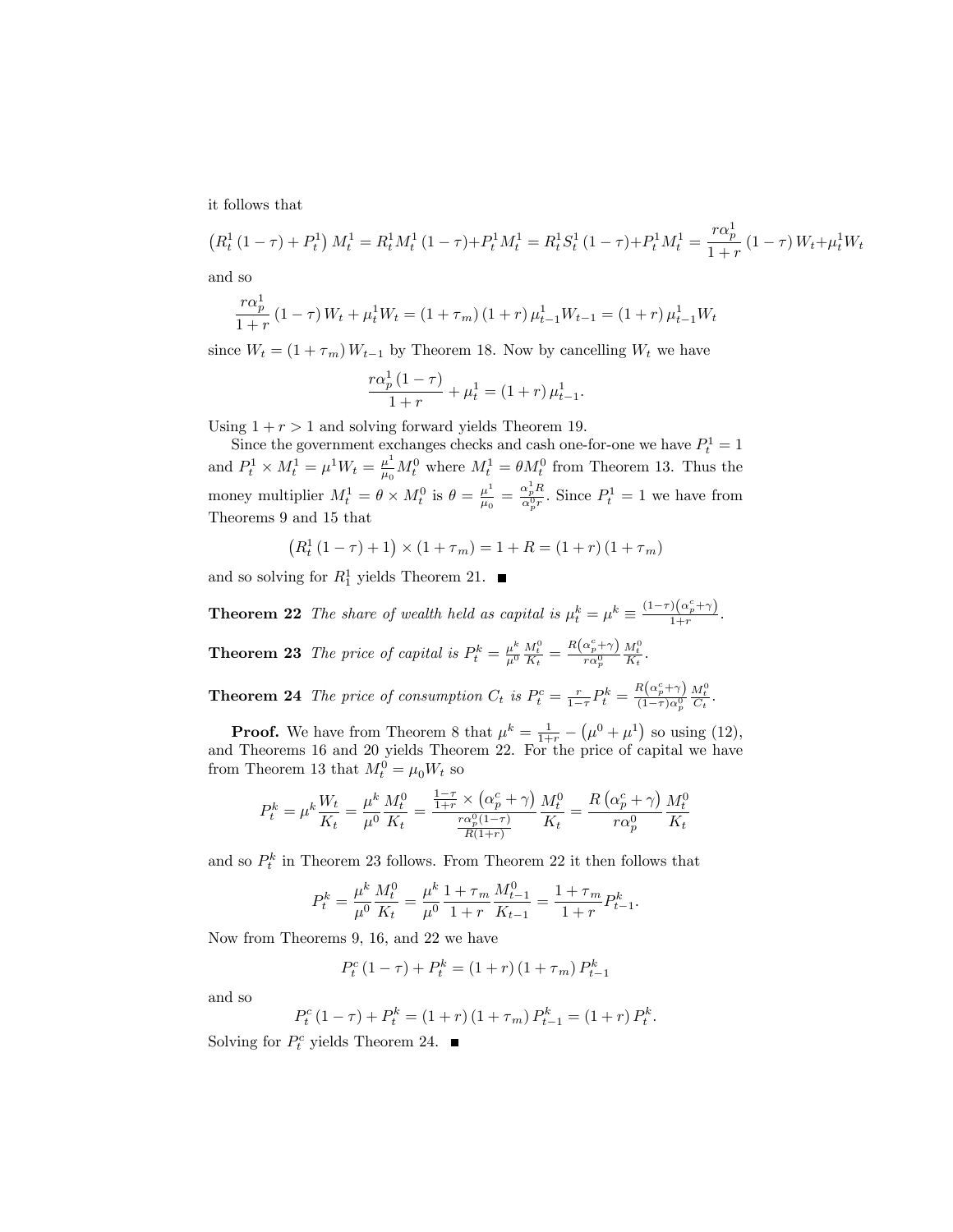$\textbf{Theorem 25} \ \ C_{it} = \frac{\sigma_i \alpha_i^c}{\alpha_p^c + \gamma} C_t, C_{pt} = \frac{\alpha_p^c}{\alpha_p^c + \gamma} C_t, \ \ C_{gt} = \frac{\gamma}{\alpha_p^c + \gamma} C_t.$ 

Proof. From

$$
P_t^c C_{it} = \frac{r\alpha_i^c}{1+r} W_{it} = \frac{r\alpha_i^c}{1+r} \sigma_i W_t = \frac{r\sigma_i \alpha_i^c}{1+r} \frac{M_t^0}{\mu^0}
$$

we have

$$
C_{it} = \frac{r\sigma_i\alpha_i^c}{(1+r)\mu^0} \frac{M_t^0}{P_t^c} = \frac{r\sigma_i\alpha_i^c}{(1+r)\mu^0} \frac{M_t^0}{\frac{r}{1-\tau}\mu^k \frac{M_t^0}{R_t}} = \frac{(1-\tau)\sigma_i\alpha_i^c}{(1+r)\mu^k} K_t = \frac{(1-\tau)\sigma_i\alpha_i^c}{(1+r)\mu^k} C_t = \frac{\sigma_i\alpha_i^c}{\alpha_p^c + \gamma} C_t
$$

so that

$$
C_{pt} = \sum_{i=1}^{n} \frac{\sigma_i \alpha_i^c}{\alpha_p^c + \gamma} C_t = \frac{\alpha_p^c}{\alpha_p^c + \gamma} C_t
$$

which from  $C_t = C_{pt} + C_{gt}$  yields  $C_{gt} = \frac{\gamma}{\alpha_p^c + \gamma} C_t$ .

Theorem 26 The real value of money services is

$$
\frac{S_{it}^0}{P_t^c} = \frac{\sigma_i \alpha_i^0 (1 - \tau)}{Rr \left(\alpha_p^c + \gamma\right)} C_t, \ \frac{S_{it}^1}{P_t^c} = \frac{\sigma_i \alpha_i^1 (1 - \tau)}{r^2 \left(\alpha_p^c + \gamma\right)} C_t.
$$

Proof. From Theorems 7, 15, and 17 we have

$$
S_{it}^{0} = \frac{r\alpha_i^0}{1+r} \frac{W_{it}}{R_t^0} = \frac{r\sigma_i\alpha_i^0}{1+r} \frac{W_t}{\frac{R}{1-\tau}} = \frac{\sigma_i\alpha_i^0}{(1+r)R} W_t
$$

and so using Theorem 23

$$
\frac{S_{it}^0}{P_t^c} = \frac{\sigma_i \alpha_i^0 (1-\tau)}{(1+r)R} \frac{W_t}{P_t^c} = \frac{\sigma_i \alpha_i^0 (1-\tau)}{(1+r)R} \frac{W_t}{\frac{r}{1+r} \times (\alpha_p^c + \gamma)} \frac{W_t}{\frac{W_t}{C_t}} = \frac{\sigma_i \alpha_i^0 (1-\tau)}{Rr (\alpha_p^c + \gamma)} C_t.
$$

Now from Theorems 7, 15, and 21 we have

$$
S_{it}^{1} = \frac{r\alpha_{i}^{1}}{1+r} \frac{W_{it}}{R_{t}^{1}} = \frac{r\sigma_{i}\alpha_{i}^{1}}{1+r} \frac{W_{it}}{\frac{r}{1-r}} = \frac{\sigma_{i}\alpha_{i}^{1}(1-r)}{r(1+r)} W_{t}
$$

and so from Theorem 24 we have

$$
\frac{S_{it}^1}{P_t^c} = \frac{\sigma_i \alpha_i^1 (1-\tau)}{r (1+r)} \frac{W_t}{P_t^c} = \frac{\sigma_i \alpha_i^1 (1-\tau)}{r (1+r)} \frac{W_t}{\frac{r}{1+r} \times (\alpha_p^c + \gamma)} \frac{W_t}{\frac{W_t}{C_t}} = \frac{\sigma_i \alpha_i^1 (1-\tau)}{r^2 (\alpha_p^c + \gamma)} C_t.
$$

#### Theorem 27 For each individual

$$
U_{it} (R, C_t) = \frac{1+r}{r} \left( -\ln \left( \alpha_p^c + \gamma \right) - f_i (R) + \ln \left( C_t \right) \right)
$$

where

$$
f_i(R) = (1 - \alpha_i^c) \ln \left( 1 + \gamma - \alpha_p^0 \left( 1 - \frac{r}{R} \right) \right) + \alpha_i^0 \ln(R). \tag{29}
$$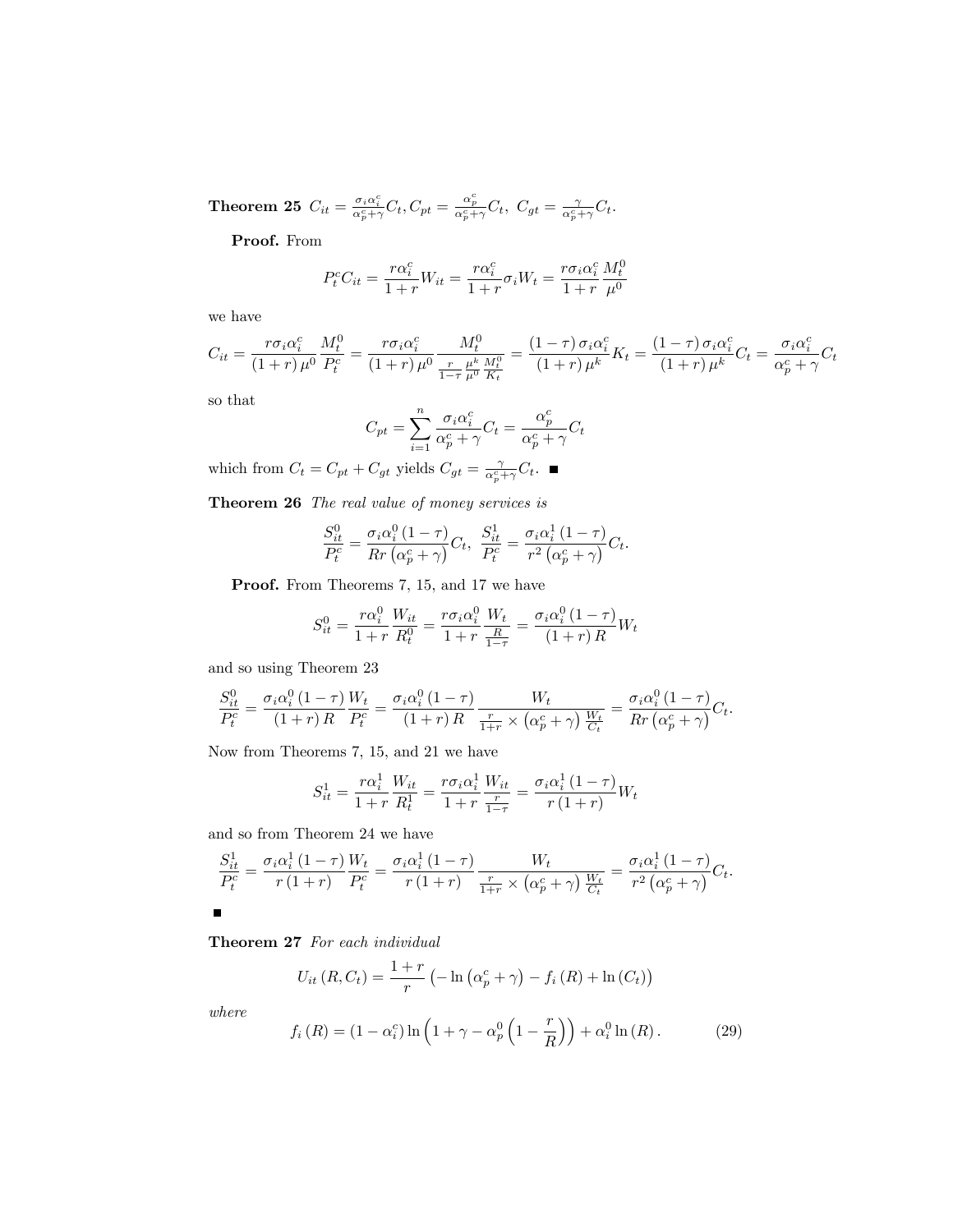Proof. Putting the result of Theorem 26 in the utility function in (15) yields

$$
U_{it} = \sum_{k=0}^{\infty} \frac{1}{(1+r)^k} \left( \alpha_i^c \ln(C_{it+k}) + \alpha_i^0 \ln\left(\frac{S_{it+k}^0}{P_{t+k}^c}\right) + \alpha_i^1 \ln\left(\frac{S_{it+k}^1}{P_{t+k}^c}\right) \right)
$$
  

$$
= \sum_{k=0}^{\infty} \frac{1}{(1+r)^k} \left( \alpha_i^c \ln\left(\frac{\sigma_i \alpha_i^c}{\alpha_p^c + \gamma} C_t\right) + \alpha_i^0 \ln\left(\frac{\sigma_i \alpha_i^0 (1-\tau)}{Rr (\alpha_p^c + \gamma)} C_t\right) + \alpha_i^1 \ln\frac{\sigma_i \alpha_i^1 (1-\tau)}{r^2 (\alpha_p^c + \gamma)} C_t \right).
$$

Ignoring terms that do not depend on  $R, \gamma$  or  $C_t$ , using  $\alpha_i^c + \alpha_i^0 + \alpha_i^1 = 1$  and  $(12)$  yields Theorem 27.

**Theorem 28**  $R_i^* = \frac{r\alpha_p^0\alpha_i^1}{\alpha_i^0(1+\gamma-\alpha_p^0)}$ . Any movement of R towards  $R_i^*$  makes individual i better off, any movement of R away from  $R_i^*$  makes i worse off.

Proof. From  $(29)$  we have

$$
f'_{i}(R) = \frac{\alpha_i^0 \left(1 + \gamma - \alpha_p^0\right)}{\left(\left(1 + \gamma - \alpha_p^0\right)R + \alpha_p^0 r\right)} \left(\frac{R - R_i^*}{R}\right)
$$

and so since  $1 + \gamma - \alpha_p^0 > 0$  we have  $f_i'(R) < 0$  for  $R < R_i^*$ ,  $f_i'(R) = 0$  for  $R = R_i^*$ , and  $f'_i(R) > 0$  for  $R > R_i^*$ .

**Theorem 29** For  $v_t^0 \equiv \frac{P_t^c C_{pt}}{M_t^0}$ ,  $v_t^1 \equiv \frac{P_t^c C_{pt}}{M_t^1}$  and  $\pi_t^g \equiv \frac{C_{gt}}{C_{pt}}$  $rac{C_{gt}}{C_{pt}}$  we have

$$
v^0_t = \frac{R\alpha^c_p}{\alpha^0_p\left(1-\tau\right)}, v^1_t = \frac{r\alpha^c_p}{\alpha^1_p\left(1-\tau\right)}, \pi^g_t = \frac{\gamma}{\alpha^c_p}
$$

:

**Proof.** This follows from Theorems 16, 19, 22, and 24.